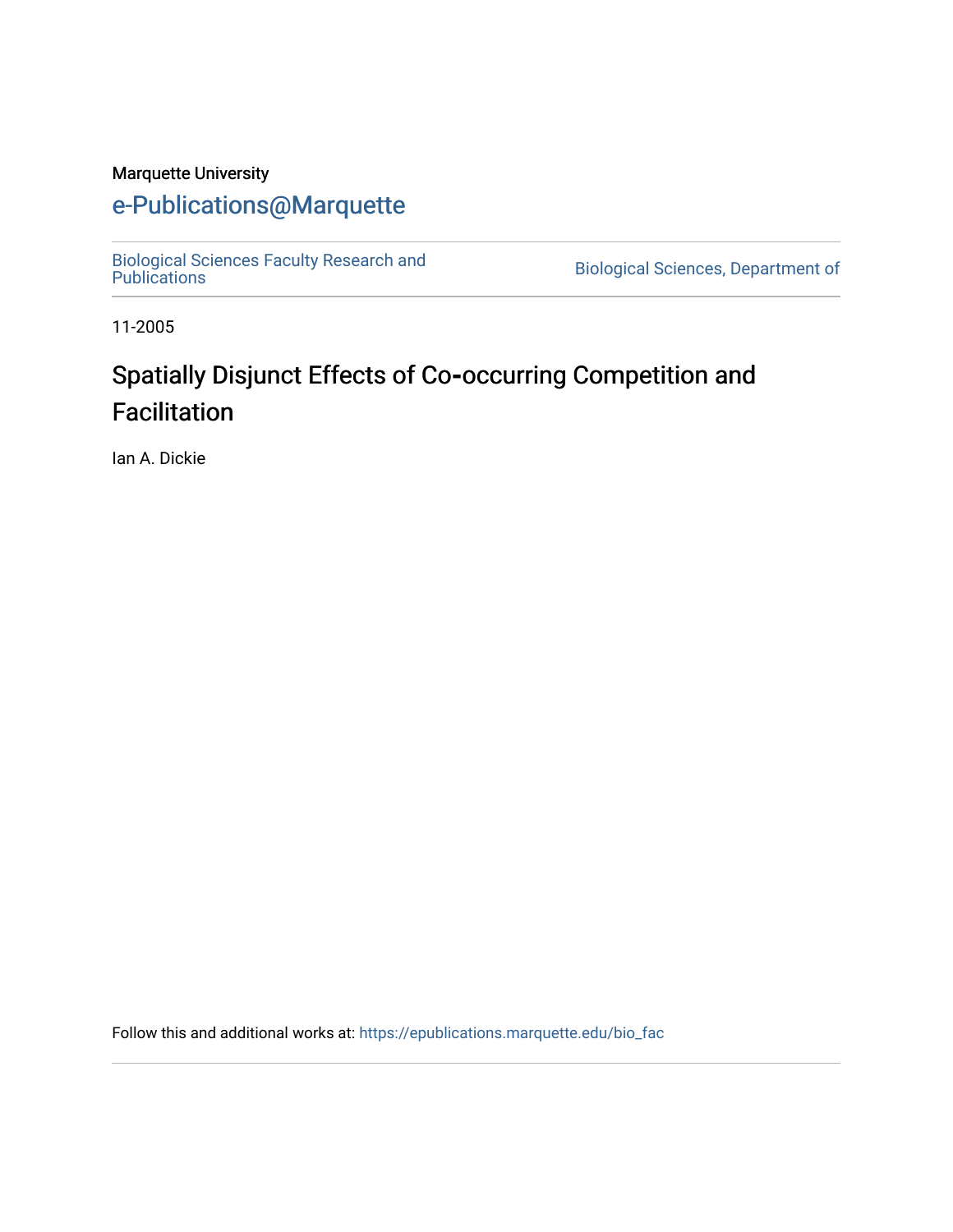**Marquette University**

## **e-Publications@Marquette**

## *Biology Faculty Research and Publications/College of Arts and Sciences*

*This paper is NOT THE PUBLISHED VERSION;* **but the author's final, peer-reviewed manuscript.** The published version may be accessed by following the link in the citation below.

*Ecology Letters*, Vol. 8, No. 11 (November, 2005): 1191-1200. DOI. This article is © Wiley and permission has been granted for this version to appear in [e-Publications@Marquette.](http://epublications.marquette.edu/) Wiley does not grant permission for this article to be further copied/distributed or hosted elsewhere without the express permission from Wiley.

# Spatially Disjunct Effects of Co-occurring Competition and Facilitation

## Ian A. Dickie

Department of Forest Resources, University of Minnesota, Green Hall, St Paul, MN 55108, USA

## Stefan A. Schnitzer

Department of Forest Resources, University of Minnesota, Green Hall, St Paul, MN 55108, USA Present address: University of Wisconsin–Milwaukee, PO Box 413, Milwaukee, WI 53201, USA

## Peter B. Reich

Department of Forest Resources, University of Minnesota, Green Hall, St Paul, MN 55108, USA

#### Sarah E. Hobbie

Department of Ecology, Evolution, and Behavior, University of Minnesota, St Paul, MN 55108, USA

## Abstract

Little is known of the co-occurrence and implications of competitive and facilitative interactions within sites. Here we show spatially disjunct competition and facilitation at forest edges, with beneficial influences of trees on seedling growth via increased ectomycorrhizal infection apparent from 12 to 20 m while closer to trees seedling growth is negatively correlated with canopy closure. As a result, seedling growth is maximized at intermediate distances. Facilitative interactions were nonlinear: being within 15.7 m of a tree maximized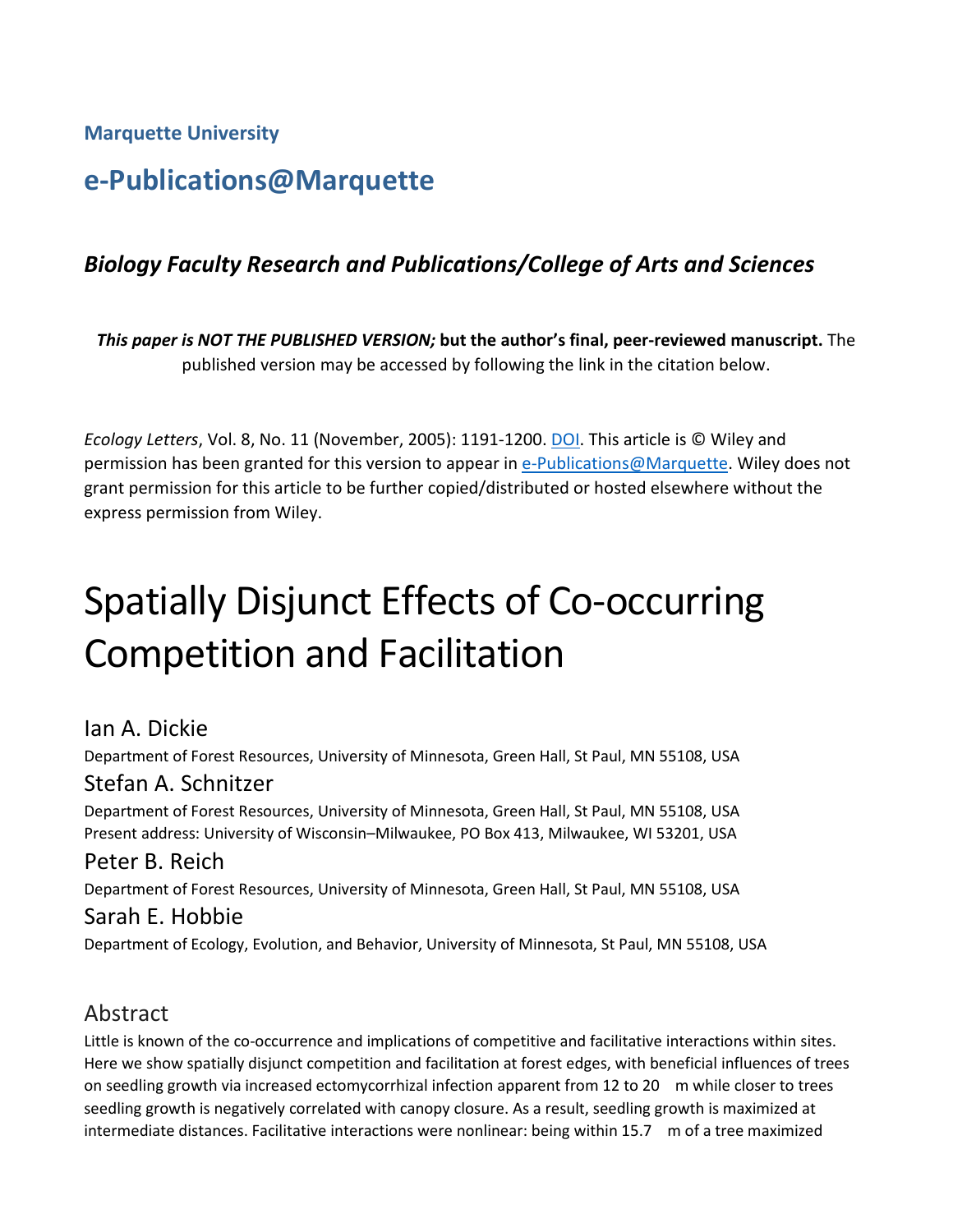seedling mycorrhizal infection; while competitive effects were correlated with canopy closure, which was related to distance and generally scales with density. These patterns result in a positive correlation of tree density and seedling growth at low densities of trees, and negative correlation at higher densities because of competition. A spatial model suggests that plant communities are a mosaic of positive and negative interactions, which may contribute to population homeostasis and plant diversity.

## Introduction

The establishment of seedlings may be both inhibited and facilitated by established plants (**[Connell & Slatyer](https://onlinelibrary.wiley.com/doi/full/10.1111/j.1461-0248.2005.00822.x#b17)  [1977](https://onlinelibrary.wiley.com/doi/full/10.1111/j.1461-0248.2005.00822.x#b17)**; **[Callaway & Walker 1997](https://onlinelibrary.wiley.com/doi/full/10.1111/j.1461-0248.2005.00822.x#b13)**). Facilitation may occur where established plants increase the availability of otherwise limiting symbionts, provide increased water or nutrients or ameliorate harsh environmental conditions (**[Callaway 1995](https://onlinelibrary.wiley.com/doi/full/10.1111/j.1461-0248.2005.00822.x#b12)**; **[Bruno](https://onlinelibrary.wiley.com/doi/full/10.1111/j.1461-0248.2005.00822.x#b10)** *et al.* **2003**). At the same time, established plants may inhibit the establishment of seedlings through competition, allelopathy, or by increasing populations of herbivores and pathogens (**[Tilman 1982](https://onlinelibrary.wiley.com/doi/full/10.1111/j.1461-0248.2005.00822.x#b46)**; **[Packer & Clay 2003](https://onlinelibrary.wiley.com/doi/full/10.1111/j.1461-0248.2005.00822.x#b35)**). Positive and negative interactions between established plants and seedlings are believed to influence plant succession (**[Pickett](https://onlinelibrary.wiley.com/doi/full/10.1111/j.1461-0248.2005.00822.x#b39)** *et al.* **1987**), invasion (**[Callaway](https://onlinelibrary.wiley.com/doi/full/10.1111/j.1461-0248.2005.00822.x#b16)** *et al.* **2004**; **[Reinhart & Callaway 2004](https://onlinelibrary.wiley.com/doi/full/10.1111/j.1461-0248.2005.00822.x#b42)**), diversity (**[Janzen 1970](https://onlinelibrary.wiley.com/doi/full/10.1111/j.1461-0248.2005.00822.x#b27)**; **[Bever](https://onlinelibrary.wiley.com/doi/full/10.1111/j.1461-0248.2005.00822.x#b4)** *et al.* **1997**; **[Hacker & Gaines](https://onlinelibrary.wiley.com/doi/full/10.1111/j.1461-0248.2005.00822.x#b24)  [1997](https://onlinelibrary.wiley.com/doi/full/10.1111/j.1461-0248.2005.00822.x#b24)**), and ecosystem resilience and stability (**[Perry](https://onlinelibrary.wiley.com/doi/full/10.1111/j.1461-0248.2005.00822.x#b36)** *et al.* **1989**). There has therefore been a great deal of interest in competition and facilitation and the environmental factors that regulate the balance between these positive and negative interactions (**[Berkowitz](https://onlinelibrary.wiley.com/doi/full/10.1111/j.1461-0248.2005.00822.x#b3)** *et al.* **1995**; **[Holmgren](https://onlinelibrary.wiley.com/doi/full/10.1111/j.1461-0248.2005.00822.x#b25)** *et al.* **1997**; **[Brooker & Callaghan](https://onlinelibrary.wiley.com/doi/full/10.1111/j.1461-0248.2005.00822.x#b8)  [1998](https://onlinelibrary.wiley.com/doi/full/10.1111/j.1461-0248.2005.00822.x#b8)**; **[Maestre](https://onlinelibrary.wiley.com/doi/full/10.1111/j.1461-0248.2005.00822.x#b31)** *et al.* **2005**). Nonetheless, most researchers have focused on between-site differences, particularly along stress gradients (**[Callaway & Walker 1997](https://onlinelibrary.wiley.com/doi/full/10.1111/j.1461-0248.2005.00822.x#b13)**; **[Pugnaire & Luque 2001](https://onlinelibrary.wiley.com/doi/full/10.1111/j.1461-0248.2005.00822.x#b40)**; **[Callaway](https://onlinelibrary.wiley.com/doi/full/10.1111/j.1461-0248.2005.00822.x#b15)** *et al.* **2002**). While it has been recognized that competition and facilitation commonly co-occur within sites, the net effect has generally been assumed to be spatially uniform (**[Callaway](https://onlinelibrary.wiley.com/doi/full/10.1111/j.1461-0248.2005.00822.x#b14)** *et al.* **1991**; **[Callaway 1995](https://onlinelibrary.wiley.com/doi/full/10.1111/j.1461-0248.2005.00822.x#b12)**). Currently, there is only limited understanding of how net competition and facilitation might spatially co-occur within sites, potentially including both competition and facilitation from the same source to the same recipient.

One system where spatial co-occurrence of net competition and facilitation might be particularly likely is where established plants facilitate the establishment of seedlings by providing increased populations of root symbionts. Increased symbiotic infection of seedlings by established plants has been shown for ectomycorrhiza (**[Baylis 1980](https://onlinelibrary.wiley.com/doi/full/10.1111/j.1461-0248.2005.00822.x#b2)**; **[Perry](https://onlinelibrary.wiley.com/doi/full/10.1111/j.1461-0248.2005.00822.x#b36)** *et al.* **1989**; **[Dickie](https://onlinelibrary.wiley.com/doi/full/10.1111/j.1461-0248.2005.00822.x#b21)** *et al.* **2002**; **[Dickie & Reich 2005](https://onlinelibrary.wiley.com/doi/full/10.1111/j.1461-0248.2005.00822.x#b20)**), arbuscular mycorrhiza (**[Weber](https://onlinelibrary.wiley.com/doi/full/10.1111/j.1461-0248.2005.00822.x#b49)** *et al.* **2005**), *Frankia* (**[Zimpfer](https://onlinelibrary.wiley.com/doi/full/10.1111/j.1461-0248.2005.00822.x#b50)** *et al.* **1999**) and to a lesser degree for Rhizobium (reviewed by **[Richardson](https://onlinelibrary.wiley.com/doi/full/10.1111/j.1461-0248.2005.00822.x#b44)** *et al.* **2000**). As more than 80% of plants associate with at least one type of root symbiont, interactions between established plants and seedling via symbionts might have substantial ecological importance. We would expect that these interactions might occur in spatially complex mosaics because (i) plant roots and their associated symbionts may spread beyond the extent of the canopy, potentially resulting in the spatial decoupling of root and shoot effects of trees on seedlings, and (ii) the benefits of growing near an established plant may depend primarily on the presence of its associated symbionts and therefore be a function of the presence or absence (as opposed to density) of plants within some threshold distance, while competitive interactions are more likely to scale as a function of neighbouring plant density or biomass (**[Dickie](https://onlinelibrary.wiley.com/doi/full/10.1111/j.1461-0248.2005.00822.x#b21)** *et al.* **2002**).

Here we examine the interactions between established plants and seedlings during seedling establishment, particularly focusing on facilitation via shared ectomycorrhizal symbionts. To manipulate proximity to established trees, we planted seedlings at varying distances from an established forest edge. First-year results showed that ectomycorrhizal infection of seedlings increased as a nonlinear function with proximity to trees, being low distant from established trees and rapidly increasing where seedlings contacted the root zone and associated mycorrhizal fungi of established trees (**[Dickie & Reich 2005](https://onlinelibrary.wiley.com/doi/full/10.1111/j.1461-0248.2005.00822.x#b20)**). In the present study we test the effects of this initial increase in ectomycorrhizal infection on seedling nutrient uptake and growth over 3 years. We hypothesized that: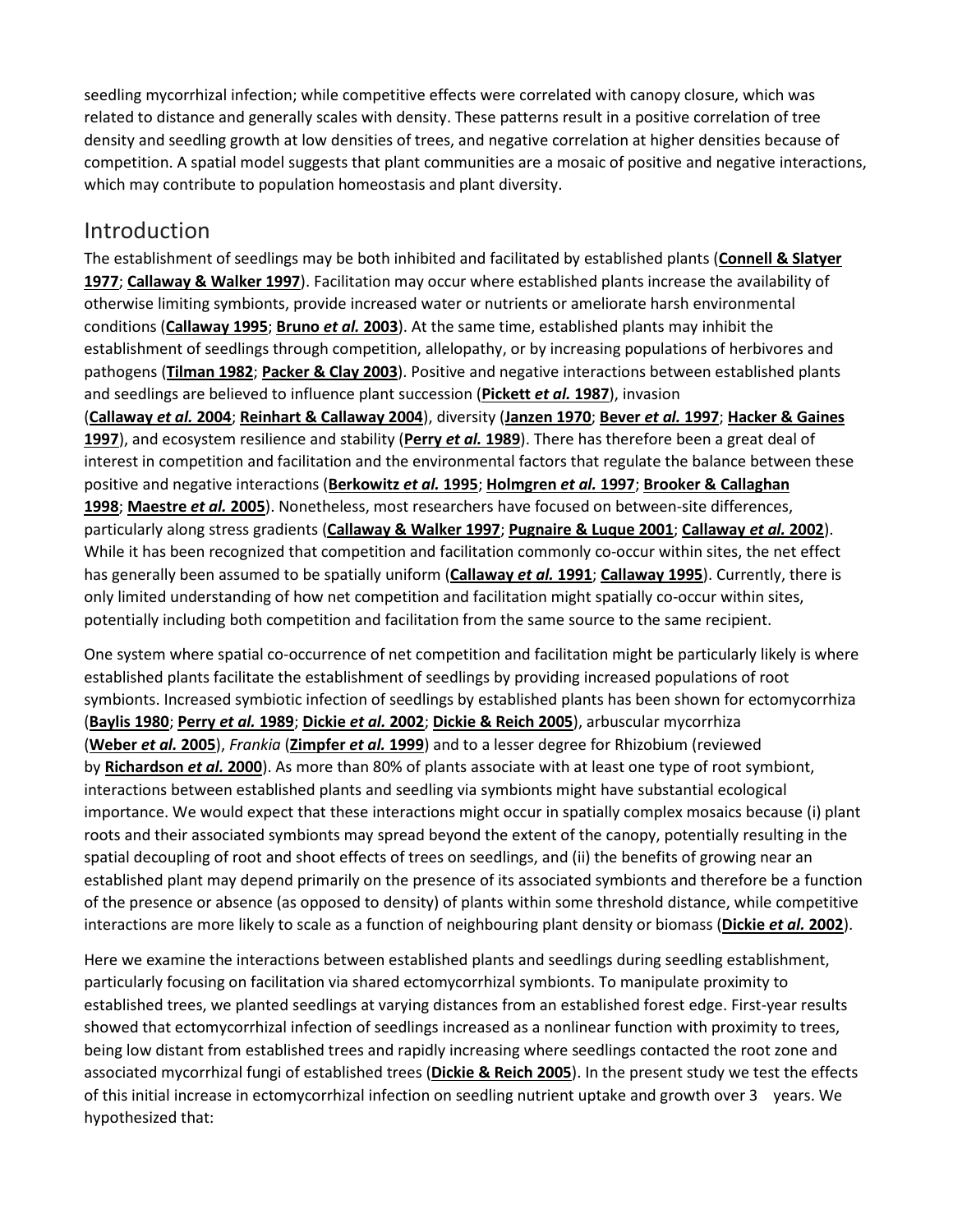1 Nitrogen uptake and growth of seedlings would increase with proximity to established trees as a result of increased mycorrhizal infection.

2 The increase in growth of seedlings with proximity to trees would occur only up to an intermediate distance as a result of facilitation via shared symbionts, after which seedling growth would decline as a result of competition with trees for light or other resources.

We then use the data collected in the field to build a spatially explicit model to extend our results to forest stands to test the hypothesis:

3 As a result of the linkage between nearest-neighbour distance and density, the net influence of trees on seedlings will be positively correlated with increasing tree density at relatively low densities of trees, but negatively correlated at higher densities of trees (as suggested in **[Dickie](https://onlinelibrary.wiley.com/doi/full/10.1111/j.1461-0248.2005.00822.x#b21)** *et al.* **2002**).

## Methods

#### Study sites and experimental design

We used two fields, field 56 and field 57, abandoned from agriculture in 1958 and 1943, respectively, at the Cedar Creek Natural History Area and Long Term Ecological Research site of the University of Minnesota, located in Anoka County, MN, USA (see **[Dickie & Reich 2005](https://onlinelibrary.wiley.com/doi/full/10.1111/j.1461-0248.2005.00822.x#b20)**). Old fields at this site are highly N limited and have very slow rates of succession to woody vegetation (**[Inouye](https://onlinelibrary.wiley.com/doi/full/10.1111/j.1461-0248.2005.00822.x#b26)** *et al.* **1994**; **[Lawson](https://onlinelibrary.wiley.com/doi/full/10.1111/j.1461-0248.2005.00822.x#b29)** *et al.* **1999**). Herbaceous vegetation in field 56 was dominated by *Poa* spp., *Bromus* spp., *Panicum* sp., *Ambrosia* sp. and *Equisetum* sp. (in decreasing order of dominance), while field 57 was dominated by *Poa* spp., *Ambrosia* sp. and *Agropyron* sp. The northern edge of both fields border established oak woodlands with a relatively straight edge between the two habitats, running east–west. Oak grubs (multi-stemmed shrub-like oaks resulting from repeated die back) were common near the forest edge (0.7–1.6 grubs m<sup>-2</sup>) but were largely absent beyond 12 m from the forest edge. Prior to European settlement these sites were *Quercus macrocarpa* dominated savanna with tree densities of 14–35 trees ha<sup>−</sup><sup>1</sup> (**[Bray 1955](https://onlinelibrary.wiley.com/doi/full/10.1111/j.1461-0248.2005.00822.x#b7)**). Fire suppression since 1938 has led to canopy closure with in-growth of *Quercus ellipsoidalis* and gradual succession to more shade tolerant tree species, although large open-grown *Q. macrocarpa* are still present (**[Peterson & Reich 2001](https://onlinelibrary.wiley.com/doi/full/10.1111/j.1461-0248.2005.00822.x#b38)**; **[Reich](https://onlinelibrary.wiley.com/doi/full/10.1111/j.1461-0248.2005.00822.x#b41)** *et al.* **2001**). The forest north of field 56 had 429 ± 83 trees ha<sup>-1</sup> (> 10 cm diameter) with a basal area (BA) of 14.7 ± 1.6 m<sup>2</sup> ha<sup>-1</sup> comprising 97%*Q*. *ellipsoidalis* and 3%*Q. macrocarpa* (by BA), while the forest north of field 57 had 495 ± 57 trees ha<sup>−</sup><sup>1</sup> with a BA of 34.7 ± 0.7 m2 ha<sup>−</sup><sup>1</sup> comprising 85%*Q. ellipsoidalis*, 13%*Q. macrocarpa* and 2% other tree species. The soils were flat, very sandy, excessively drained Typic Udipsamment, Nymore series soils (94% sand, 5% silt, 1% clay). The fields are separated by about 420 m distance.

In each of the two fields we established four transects running from the forest edge into the field with plots at 0, 4, 8, 12, 16 and 20 m from a point approximately 1 m from the base of an established *Q. ellipsoidalis* tree (focal tree). Although focal trees were *Q. ellipsoidalis* and planted acorns were *Q. macrocarpa*, both species occurred in the forest and roots, shading and litter from both species are likely to have influenced seedlings. Prior experience suggested that *Q. macrocarpa* seedlings would have higher growth rates than *Q. ellipsoidalis* seedlings in our sites (**[Davis](https://onlinelibrary.wiley.com/doi/full/10.1111/j.1461-0248.2005.00822.x#b19)** *et al.* **1999**), and might therefore be more likely to show significant growth responses. The choice of *Q. ellipsoidalis* for focal trees was pragmatic: there were too few *Q. macrocarpa* at the forest edge to permit sufficient replicate transects. As host specificity of mycorrhizal fungi is typically at the genus, not species, level (**[Molina](https://onlinelibrary.wiley.com/doi/full/10.1111/j.1461-0248.2005.00822.x#b32)** *et al.* **1992**), we expect that mycorrhizal interactions would be similar between conspecific and congeneric tree seedling pairs. Focal trees were 17–26 cm diameter at breast height (DBH) in field 56, and 28–46 cm DBH in field 57. Based on tree diameter–age correlations for oak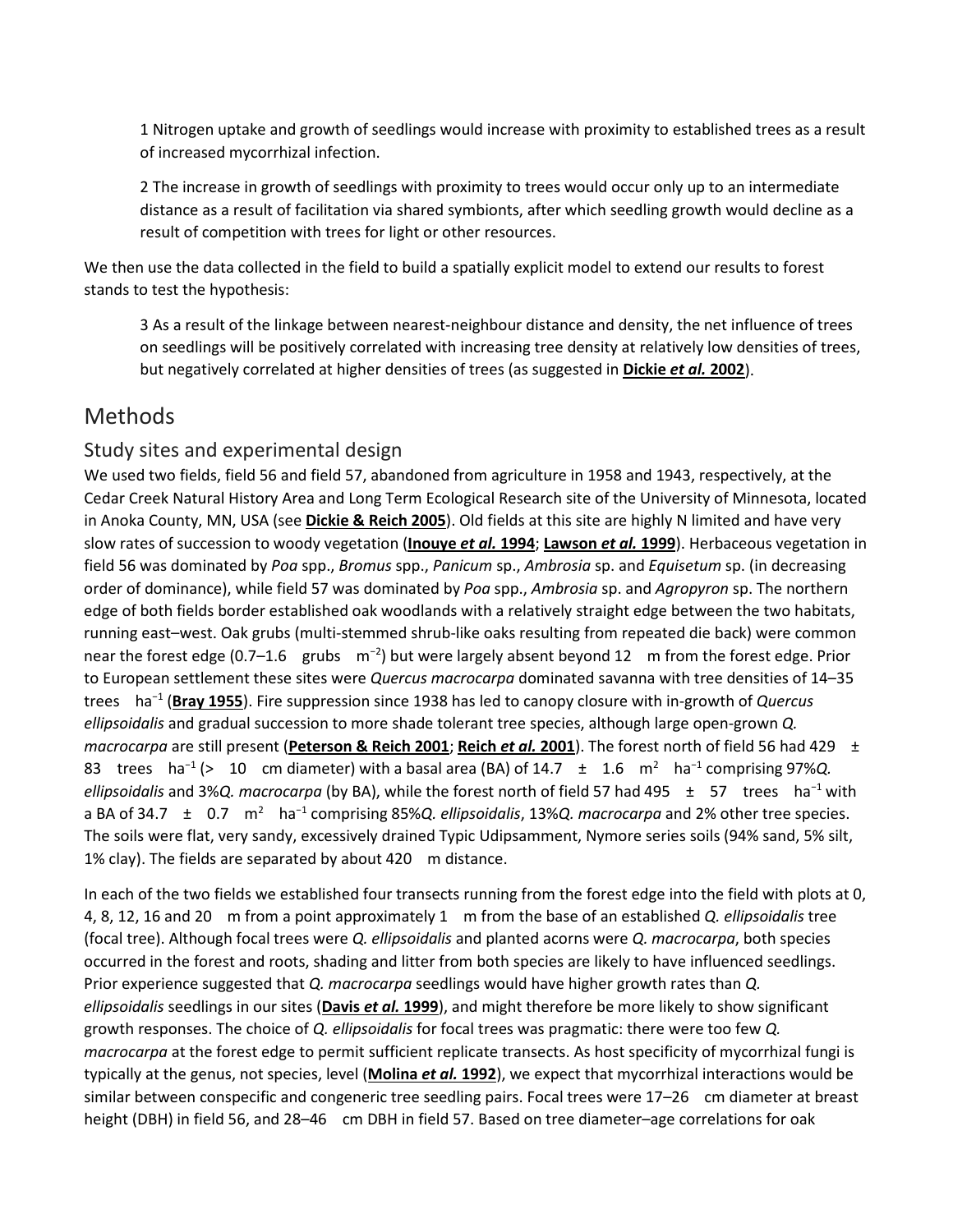woodlands at Cedar Creek (P.B. Reich, unpublished data), these trees were likely between 40–60 and 60–100 years old for fields 56 and 57, respectively, and therefore were likely to have established at or before the time when the fields were abandoned from agriculture. All transects ran approximately due south from the north edge of fields.

#### Site variables

At each plot we measured canopy openness (diffuse non-interceptance; DIFN), soil pH, the N concentration of herbaceous plants, the community composition of herbaceous vegetation, and the biomass of oak litter, herbaceous litter and living herbaceous biomass. Canopy openness was measured between first light and sunrise on a midsummer day in 2004 with a Licor LAI 2000 (Li-cor Biosciences, Lincoln, NE, USA) with a 90 ° sensor cover oriented so as to measure DIFN over the southern quarter sphere of each plot. Soil pH was measured from a homogenized soil core (0-20 cm depth, 2.5 cm diameter) with a 1 : 2, soil : water (by volume) extract. To obtain an indication of plant-available inorganic N independent of ectomycorrhiza, we collected fully expanded shoots of two common arbuscular mycorrhizal species: *Ambrosia artemisiifolia* (a weedy annual common in both fields), and *Poa pratensis* (a grass, dominant in both fields) and analysed foliar N concentrations on an ECS 4010 element analyzer (Costech Analytical, Valencia, CA, USA) at the University of Nebraska. We were able to collect *Poa* from all but one plot (*n* = 47), and *Ambrosia* from 37 of the 48 total plots. Community composition of herbaceous plants was measured by visual estimation in 1  $m<sup>2</sup>$  plots adjacent to the experimental plots, with analyses performed on midpoints of Daubenmire cover classes. In August 2004, we collected all live and dead biomass from a 0.125  $\,$  m<sup>2</sup> plot adjacent to each experimental plot, and measured dry mass of oak litter, living herbaceous biomass and dead herbaceous biomass.

#### Seedlings

We planted each plot with four bur oak (*Q. macrocarpa*) acorns collected from local seed sources in the autumn of 2001, stored for approximately 3 weeks under refrigeration, and planted in late September. We placed a 30 cm diameter, 60-cm tall cylindrical cage of 1.25 cm mesh galvanized 'hardware cloth' over seedlings to protect them from non-fossorial mammalian herbivory. Although protecting seedlings from herbivory does remove one potential tree–seedling interaction (**[Booth 2004](https://onlinelibrary.wiley.com/doi/full/10.1111/j.1461-0248.2005.00822.x#b5)**), we decided that the potential increase in variance associated with deer browse was not compatible with other constraints on replication in this study. In September 2002, we harvested one seedling from each of a total of 40 plots for measurement of ectomycorrhizal infection, biomass and nutrients (four plots had no surviving seedlings, and an additional four had only one seedling which was left for future measurement of growth and nutrient concentration). In September 2003 we measured the height and leaf numbers of the remaining seedlings, and removed a 17-mm diameter leaf punch from adjacent to the midrib at the middle of the largest leaf on each seedling to measure nutrient concentrations but did not harvest whole plants. In September 2004 we harvested the remaining seedlings.

We washed harvested roots under running water over a wire screen and then stored roots in water under refrigeration for no more than 21 days before measurement of mycorrhizal infection. No visible degradation of roots occurred during storage. Fine roots were cut into 1–3 cm sections and a random sample of at least 100 root tips per seedling were examined. On each root fragment we counted all ectomycorrhiza as the number of root tips infected, regardless of whether tips were individual monopoid mycorrhizas or part of a larger cluster of ectomycorrhizal roots. Mycorrhizal collections in 2002 were identified and are described in **[Dickie & Reich](https://onlinelibrary.wiley.com/doi/full/10.1111/j.1461-0248.2005.00822.x#b20)  [\(2005\)](https://onlinelibrary.wiley.com/doi/full/10.1111/j.1461-0248.2005.00822.x#b20)**. Mycorrhizal infection in 2004 was quantified but species were not identified. Foliar N concentrations were obtained from harvested leaves (pooling all leaves from each seedling) in 2002 and 2004, and from leaf punches from 2003. Biomass was measured on an aboveground basis only, as our harvests did not obtain 100% of root tissue.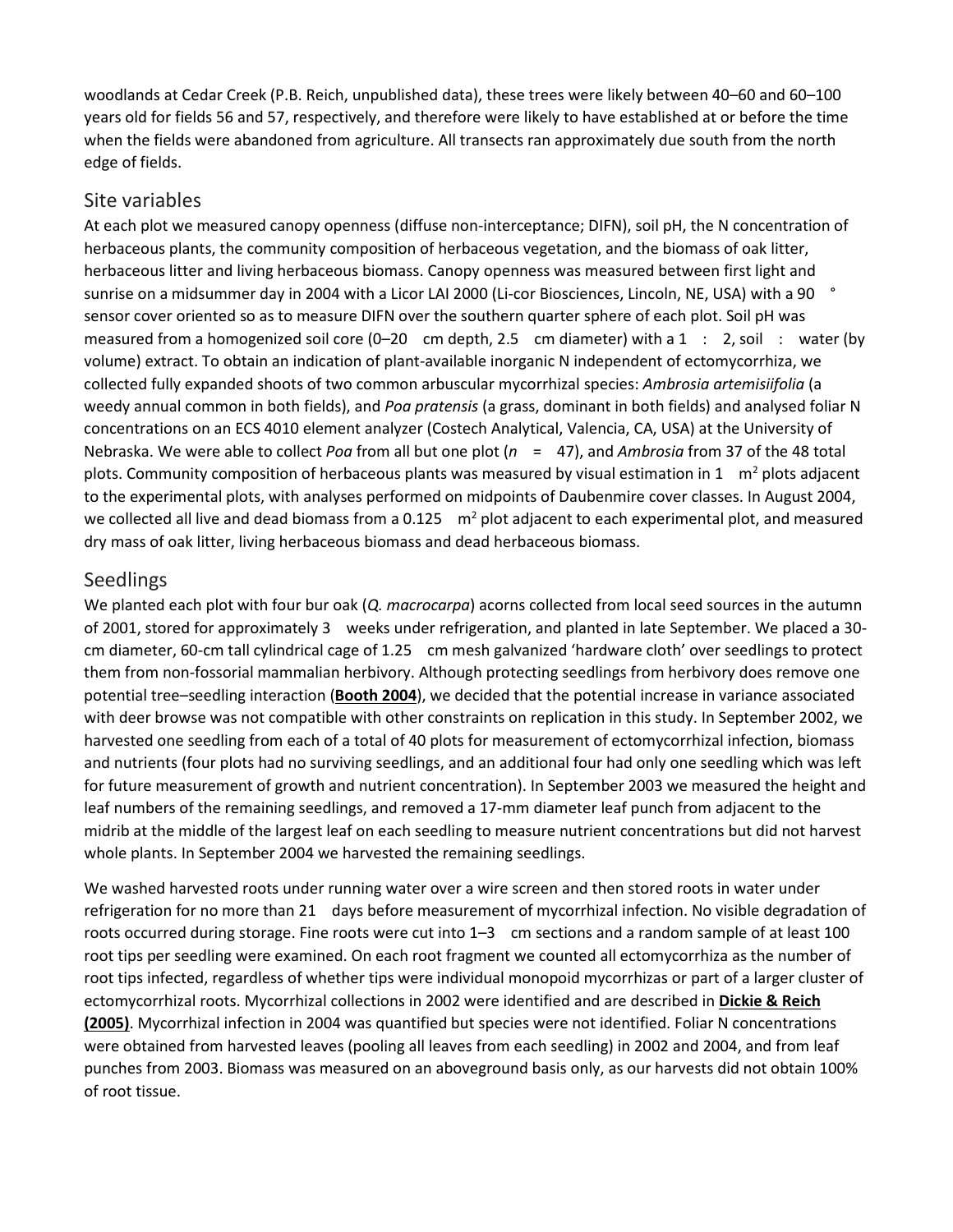## Statistics and model

Seedling mycorrhizal infection, nitrogen concentration and growth data were analysed using mixed effects models with random effects for transect within field using the lme procedure of R (2.0.1; R Foundation for Statistical Computing, Vienna, Austria). We tested significance of a 'Field' term and Field by Distance interactions using maximum likelihood methods and selecting the model with the lowest AIC values (**[Venables & Ripley](https://onlinelibrary.wiley.com/doi/full/10.1111/j.1461-0248.2005.00822.x#b47)  [2002](https://onlinelibrary.wiley.com/doi/full/10.1111/j.1461-0248.2005.00822.x#b47)**). Where appropriate, we ran regressions as quadratic functions, removing the quadratic effect if not significant. *P*-values for fixed terms are for a full model with random terms for 'Field' and 'Transect'. Correlations between variables other than distance effects were tested as linear models without incorporating random terms, largely for ease of presentation and interpretation. In no case did the simpler model result in a qualitative change in significance when compared with a mixed effects model approach.

Using regression equations generated from our data and data from a previous study on the same research area relating canopy openness to tree density (**[Peterson 1998](https://onlinelibrary.wiley.com/doi/full/10.1111/j.1461-0248.2005.00822.x#b37)**), we developed a spatially explicit model of tree– seedling interactions to model the average influence of trees on seedlings as a function of tree density. The model was programmed in R on a 250  $\times$  250 m landscape and run with absorbing edges under Mac OSX version 10.3.8. Model output is from 26 runs of the model with a range of densities, normally distributed tree diameters around the average of 20.8 cm (from **[Peterson & Reich 2001](https://onlinelibrary.wiley.com/doi/full/10.1111/j.1461-0248.2005.00822.x#b38)**), and the assumption of randomly distributed trees and seedlings on the landscape.

## Results

#### Site variables

There was a strong gradient in canopy openness from 0 to 8 m distance from the forest edge (**[Fig.](https://onlinelibrary.wiley.com/doi/full/10.1111/j.1461-0248.2005.00822.x#f1) 1**). There were also significant increases in the mass of herbaceous biomass and litter, and significant decreases in oak leaf litter with increasing distance from the forest edge (**[Table](https://onlinelibrary.wiley.com/doi/full/10.1111/j.1461-0248.2005.00822.x#t1) 1**). No other site variable showed strong or consistent distance effects. There were significant field effects on a number of variables, generally reflecting more fertile and slightly less acidic conditions in field 57 than in field 56, including greater oak and herbaceous litter mass, increased N content of *Poa pratensis* and *Ambrosia artemisiifolia* foliage (**[Table](https://onlinelibrary.wiley.com/doi/full/10.1111/j.1461-0248.2005.00822.x#t1) 1**), and slightly less acidic soil pH (mean  $\pm$  SE; 5.39  $\pm$  0.06 and 5.42  $\pm$  0.03 in field 56 and 57, respectively;  $P = 0.042$ ). Multivariate analyses of vegetation composition revealed complete separation of the two fields, but no clear effect of distance in either field (not shown).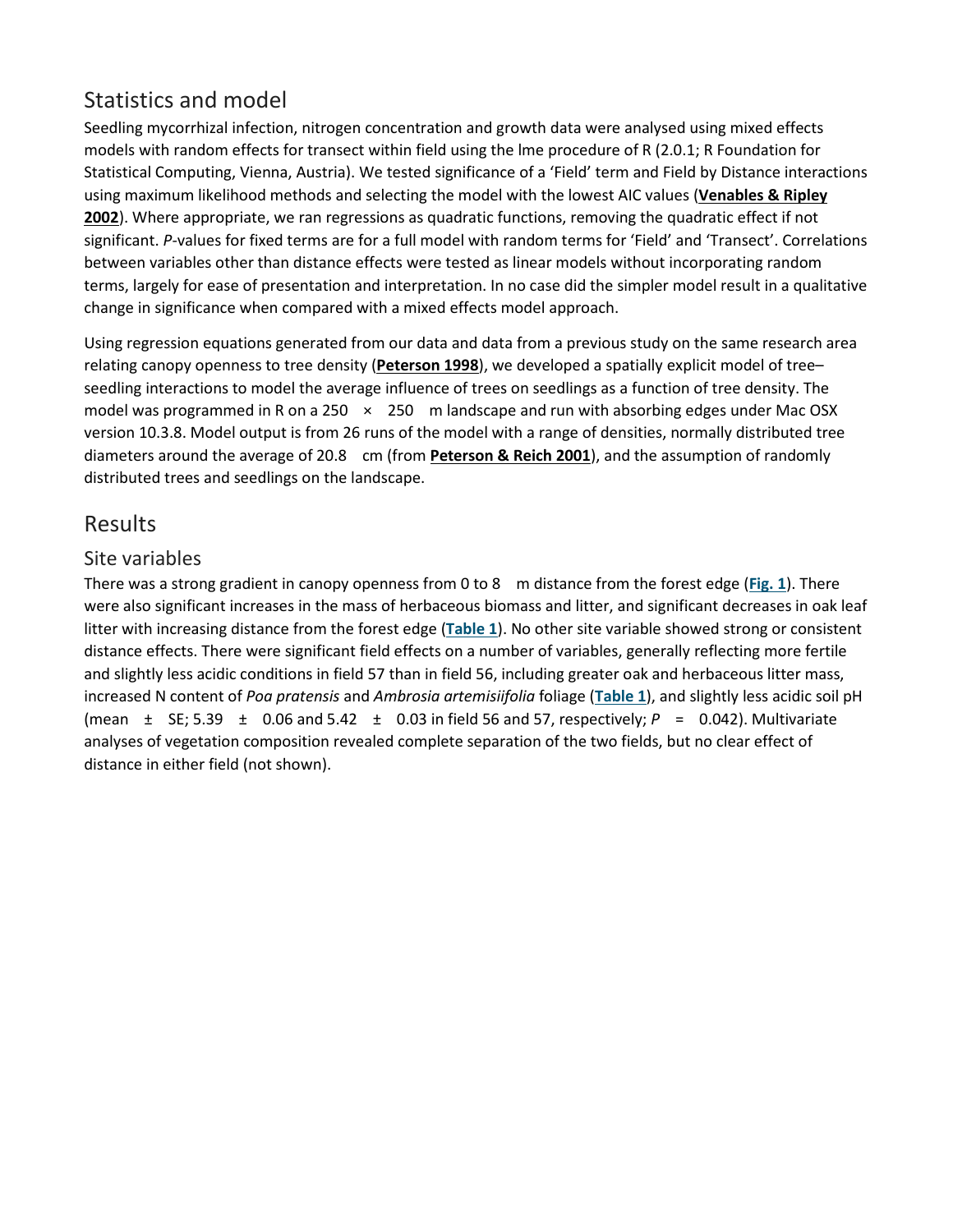

#### Figure 1

Canopy openness over the southern quarter sphere of plots (LAI 2000 measure of DIFN with a 180 ° lens cover) as a function of distance from the edge in field 56 (dashed line, circles) and field 57 (solid line, crosses). A small amount of noise has been added to the measurement of 'Distance' to separate overlapping data points, all points actually fell on the distances indicated on the *x*-axis. Lines are four-parameter logistic functions fit independently to data from each field.

|                                                           | <b>Distance</b>       |                    |                       |                       |                       |                       | Field*  | Model <sup>+</sup> | Significant      |
|-----------------------------------------------------------|-----------------------|--------------------|-----------------------|-----------------------|-----------------------|-----------------------|---------|--------------------|------------------|
|                                                           | from forest           |                    |                       |                       |                       |                       | (P-     |                    | fixed terms      |
|                                                           | edge (m)              |                    |                       |                       |                       |                       | value)  |                    |                  |
|                                                           | 0                     | 4                  | 8                     | 12                    | 16                    | 20                    |         |                    |                  |
| Ambrosia<br>artemisiifolia leaf N<br>concentration (%)    |                       |                    |                       |                       |                       |                       |         |                    |                  |
| Field 56                                                  | 2.31<br>$±$ 0.27      | 2.38<br>Ŧ.<br>0.16 | 2.63<br>Ŧ.<br>0.15    | 2.35<br>Ŧ<br>0.18     | 2.34<br>Ŧ<br>0.19     | 2.11<br>$\pm$<br>0.35 | 0.041   | D: F               | D: F             |
| Field 57                                                  | 2.09<br>± 0.39        | 2.71<br>Ŧ<br>0.49  | 2.59<br>Ŧ<br>0.09     | 2.97<br>Ŧ<br>0.16     | 2.97<br>Ŧ<br>0.24     | 2.89<br>$\pm$<br>0.24 |         |                    | (P)<br>$= 0.001$ |
| Poa pratensis leaf N<br>concentration (%)                 |                       |                    |                       |                       |                       |                       |         |                    |                  |
| Field 56                                                  | 1.26<br>± 0.07        | 1.21<br>Ŧ<br>0.05  | 1.21<br>$\pm$<br>0.05 | 1.20<br>$\pm$<br>0.07 | 1.17<br>$\pm$<br>0.04 | 1.22<br>$\pm$<br>0.08 | & 0.001 | NA‡                | None             |
| Field 57                                                  | $\pm$<br>0.08<br>1.74 | 1.64<br>Ŧ<br>0.16  | 1.46<br>Ŧ<br>0.13     | 1.57<br>Ŧ<br>0.08     | 1.89<br>Ŧ<br>0.45     | 1.61<br>$\pm$<br>0.17 |         |                    |                  |
| Herbaceous live<br>aboveground biomass<br>$(g \, m^{-2})$ |                       |                    |                       |                       |                       |                       |         |                    |                  |
| Field 56                                                  | $131 \pm 21$          | 108<br>± 31        | 111<br>28<br>±.       | 147<br>±16            | 202<br>± 45           | 179<br>± 6            | 0.16    | D                  | D(P <<br>0.001)  |
| Field 57                                                  | 16<br>52 $\pm$        | 114<br>± 32        | 94<br>$\pm$<br>29     | 126<br>$±$ 12         | 141<br>$\pm$<br>- 19  | 158<br>$±$ 15         |         |                    |                  |

Table 1. Environmental variables as a function of field and distance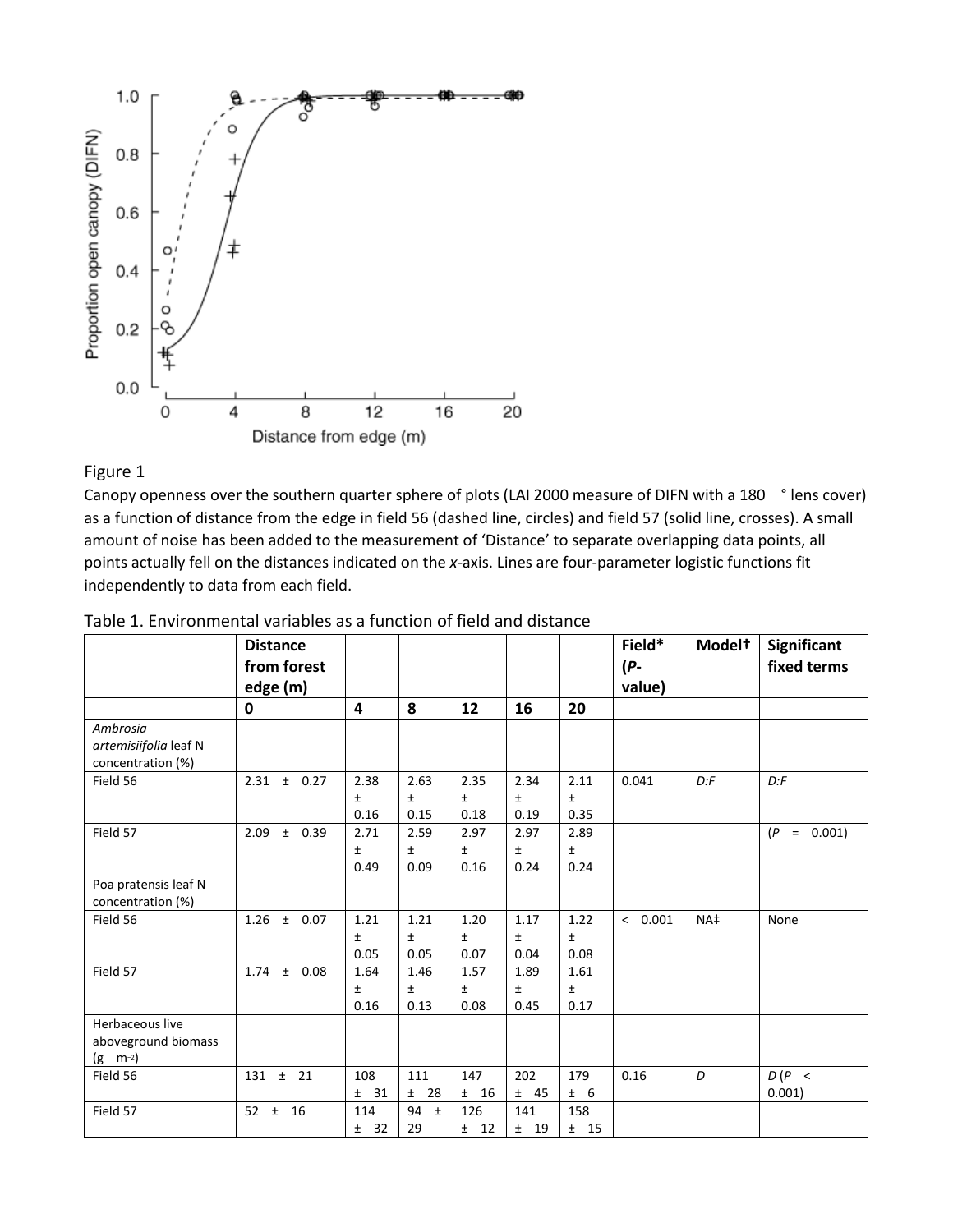| Oak leaf litter (g<br>$m^{-2}$ )§ |              |              |             |             |             |             |             |            |                   |                 |
|-----------------------------------|--------------|--------------|-------------|-------------|-------------|-------------|-------------|------------|-------------------|-----------------|
| Field 56                          | 379 $\pm$    | 94           | 76<br>土     | 43<br>$\pm$ | $26 \pm$    | 12<br>$\pm$ | 8<br>Ŧ      | 0.001<br>< | D<br>$D^2$<br>$+$ | D(P <           |
|                                   |              |              | 17          | 19          | 11          |             | 3           |            |                   | $0.001$ ),      |
| Field 57                          | 840          | 306<br>$\pm$ | 302         | 149         | 44<br>$\pm$ | 40<br>Ŧ     | 14<br>$\pm$ |            |                   | $D^2(P)$<br>$=$ |
|                                   |              |              | 84<br>$\pm$ | 31<br>$\pm$ | 5           |             | 2           |            |                   | 0.010)          |
| Herbaceous litter (g              |              |              |             |             |             |             |             |            |                   |                 |
| $m^{-2}$                          |              |              |             |             |             |             |             |            |                   |                 |
| Field 56                          | $115 \pm 6$  |              | 116         | 112         | 199         | 159         | 178         | 0.015      | D                 | $D(P =$         |
|                                   |              |              | 24<br>$\pm$ | 32<br>$\pm$ | 9<br>$\pm$  | 37<br>$\pm$ | 39<br>$\pm$ |            |                   | 0.015)          |
| Field 57                          | $151 \pm 77$ |              | 184         | 201         | 219         | 267         | 212         |            |                   |                 |
|                                   |              |              | 66<br>$\pm$ | 24<br>±.    | 24<br>±.    | 61<br>Ŧ.    | 48<br>Ŧ     |            |                   |                 |

\*Significance of Field random effect (*P*-value from ANOVA of model including random term for field vs. model without field term).

†All response variables were tested with quadratic (*D + D*2) and linear models (*D*), and with and without interaction terms with Field (*D:F*) effects. The best model is indicated and significant *P*-values for fixed terms given.

‡No model tested had significant fixed terms. Significance of random term for field is from quadratic model. §Oak leaf mass was log-transformed for statistical modelling; mean and SE are for untransformed data, *P*-values are for transformed data.

Seedling responses to distance from trees

There were strongly nonlinear responses of ectomycorrhizal infection to distance at one and three growing seasons (**[Fig.](https://onlinelibrary.wiley.com/doi/full/10.1111/j.1461-0248.2005.00822.x#f2) 2**), which we described as a four-parameter logistic model:

$$
E = \alpha + \frac{\beta - \alpha}{1 + e^{[(D-\lambda)/\theta]}}_{(1)}
$$

$$
E = \alpha + \frac{\beta - \alpha}{1 + e^{[(D-\lambda)/\theta]}}
$$

where *E* is the ectomycorrhizal infection (0–100%); *D*, distance from trees (0–20 m in our data); *α*, infection distant from trees (the right asymptote); *β*, infection near trees (the left asymptote); *λ*, distance where ectomycorrhizal infection is halfway between *α* and *β*; and θ determines the slope ([Venables & Ripley 2002\)](https://onlinelibrary.wiley.com/doi/full/10.1111/j.1461-0248.2005.00822.x#b47). Ectomycorrhizal infection after one growing season [\(Fig.](https://onlinelibrary.wiley.com/doi/full/10.1111/j.1461-0248.2005.00822.x#f2) 2a) was high near trees (β =76.5 ± 5.0%, estimate and SE), and showed an abrupt decline at *c*. 15.7 m ( $λ = 14.7 ± 1.1, +1$  m to account for offset of 0 m plot from trees) from the base of trees to very low levels  $(\alpha = 8.6 \pm 11\%)$ .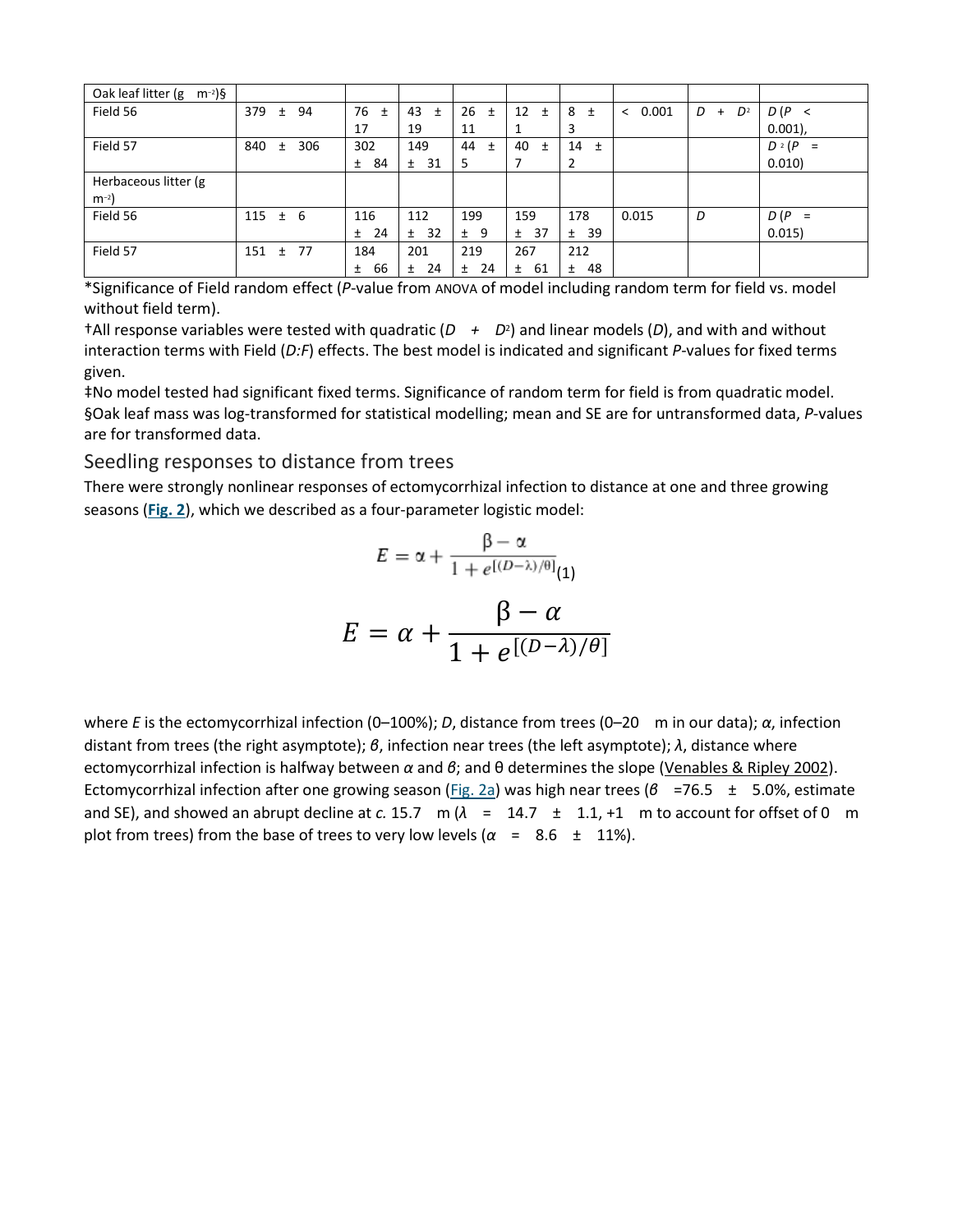

#### Figure 2

Response of seedling mycorrhizal infection (a, g), leaf N concentration (b, e, h), aboveground biomass (c, i), and height (d, f, j) to distance from the forest edge at year 1 (a–d), 2 (e, f) and 3 (g–j). Circles indicate data from field 56, crosses indicate data points from field 57. Solid lines indicate overall significant effect of distance with no significant field effect. N concentration in year 3 had a significant field effect (h), lines indicate main effect of distance in field 56 (dotted) and field 57 (dashed). In (f), (i) and (j) there were significant differences between fields. We therefore analysed the data separately from each field. Dashed lines indicate significant effects of distance in field 57, there were no significant effects of distance on mass or height in field 56.

By the end of the third growing season, the pattern of ectomycorrhizal infection of seedlings had changed (**[Fig.](https://onlinelibrary.wiley.com/doi/full/10.1111/j.1461-0248.2005.00822.x#f2) 2g**). Mycorrhizal infection remained high near trees (*β* = 77.2 ± 19.0), but had increased distant from trees ( $\alpha$  = 36.6  $\pm$  5.4), although four plots, all beyond 8 m from the edge, continued to have < 20% of root tips infected. Although mycorrhizal infection again varied as a logistic function of distance, the increase in seedling infection occurred substantially closer to the edge than in year 1 (5.9 m  $\pm$  3.3), which is approximately at the edge of the canopy. This led us to suspect that shading might be an important factor, which was supported by a significant correlation of year 3 infection with percent open canopy in plots from 0 to 8 m ( $P = 0.008$ ,  $r^2 = 0.27$ ; not shown).

Leaf nitrogen concentration of oak seedlings declined sharply with distance from the edge after 1 year (quadratic term significant, *P* = 0.045) and somewhat less sharply after 2 years (linear *P* = 0.0021). Third year leaf N showed a humped pattern, with an increase in leaf N from 0 to *c.* 8 m, and a decline in leaf N from 8 m to 20 m (quadratic term significant, *P* = 0.042), and a significant effect of field (*P* = 0.049), with higher leaf N in field 57 than in field 56.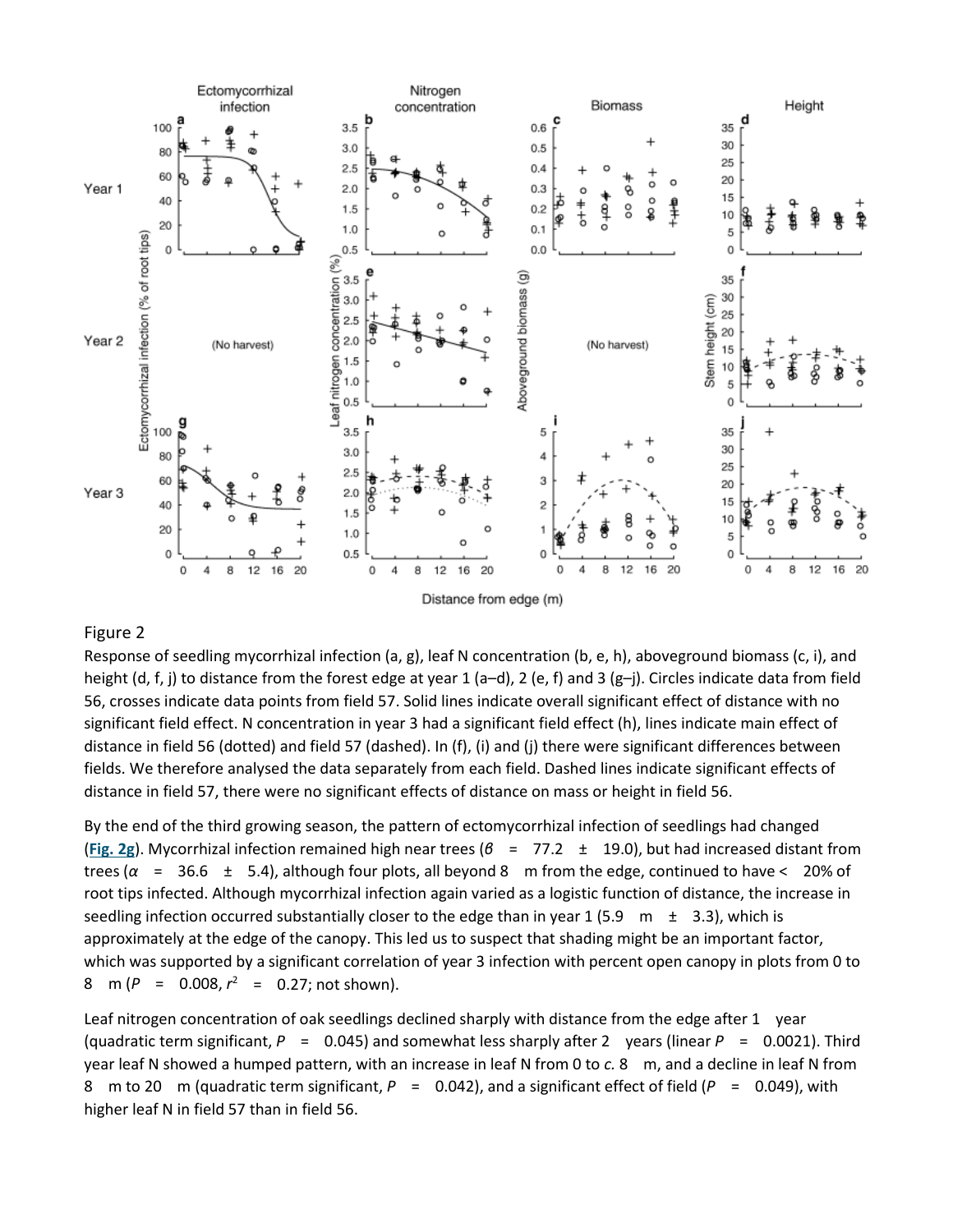First year mycorrhizal infection was a strong predictor of leaf N at 1 year ( $P < 0.001$ ,  $r^2 = 0.60$ ) and 2 years ( $P \le 0.001$ ,  $r^2 = 0.35$ ), but not at 3 years ( $P = 0.19$ ). Third year mycorrhizal infection was not correlated with third year leaf  $N (P = 0.17)$ .

At year 1, there was no significant effect of distance or field on seedling height or mass. In years 2 and 3 there were very strong field effects on height and mass with generally greater and more variable growth in field 57 than in field 56. We therefore divided the data by field and analysed each field individually. This greatly aided in interpretation of the results, but did not fundamentally change any outcome when compared with analysis of the full data set. In the second growing season, there were significant linear and quadratic effects of distance (*P* = 0.019 and *P* = 0.025, respectively) on the height of seedlings in field 57 but not in field 56. After three growing seasons, both mass and height showed strongly humped patterns in field 57 (mass: linear term *P* = 0.0003 and quadratic term  $P = 0.0005$ ; height: linear term  $P = 0.039$  and quadratic term  $P = 0.034$ ), but again there was no significant effect of distance on mass or height in field 56.

#### Competition vs. facilitation

The humped pattern in the biomass data for field 57 suggested that different factors might influence seedling growth near and distant from trees. From 0 to 8 m there were strong gradients in canopy openness and uniformly high first year mycorrhizal infection, suggesting that competition via shading would be most apparent at these distances; while from 12 to 20 m there was a strong gradient in first year mycorrhizal infection but uniformly high canopy openness, suggesting that facilitation would be most apparent at these distances. We therefore further divided the data into two parts: plots 0–8 m from the base of trees, and plots 12–20 m from the base of trees. From 0 to 8 m there was a negative correlation of third-year biomass with canopy openness in field 57 ([Fig.](https://onlinelibrary.wiley.com/doi/full/10.1111/j.1461-0248.2005.00822.x#f4) 4a;  $P = 0.040$ ,  $r^2 = 0.30$ ) and in field 56 (Fig. 4b;  $P = 0.053$ ,  $r^2 = 0.31$ ). We also observed etiolation of seedlings in shaded plots, reflected in a significant correlation of the third year height to biomass ratio of seedlings with canopy openness (not shown,  $P < 0.0001$ ,  $r^2 = 0.67$ ). From 12 to 20 m there was a positive correlation of third year biomass with mycorrhizal infection in both field 56 (**[Fig.](https://onlinelibrary.wiley.com/doi/full/10.1111/j.1461-0248.2005.00822.x#f4) 4c**; *P* = 0.0038,  $r^2$  = 0.68) and field 57 ([Fig.](https://onlinelibrary.wiley.com/doi/full/10.1111/j.1461-0248.2005.00822.x#f4) 4d;  $P$  = 0.033,  $r^2$  = 0.55). There was no significant correlation of growth with ectomycorrhizal infection from 0 to 8 m (*P* = 0.16) or canopy closure from 12 to 20 m (*P* = 0.98).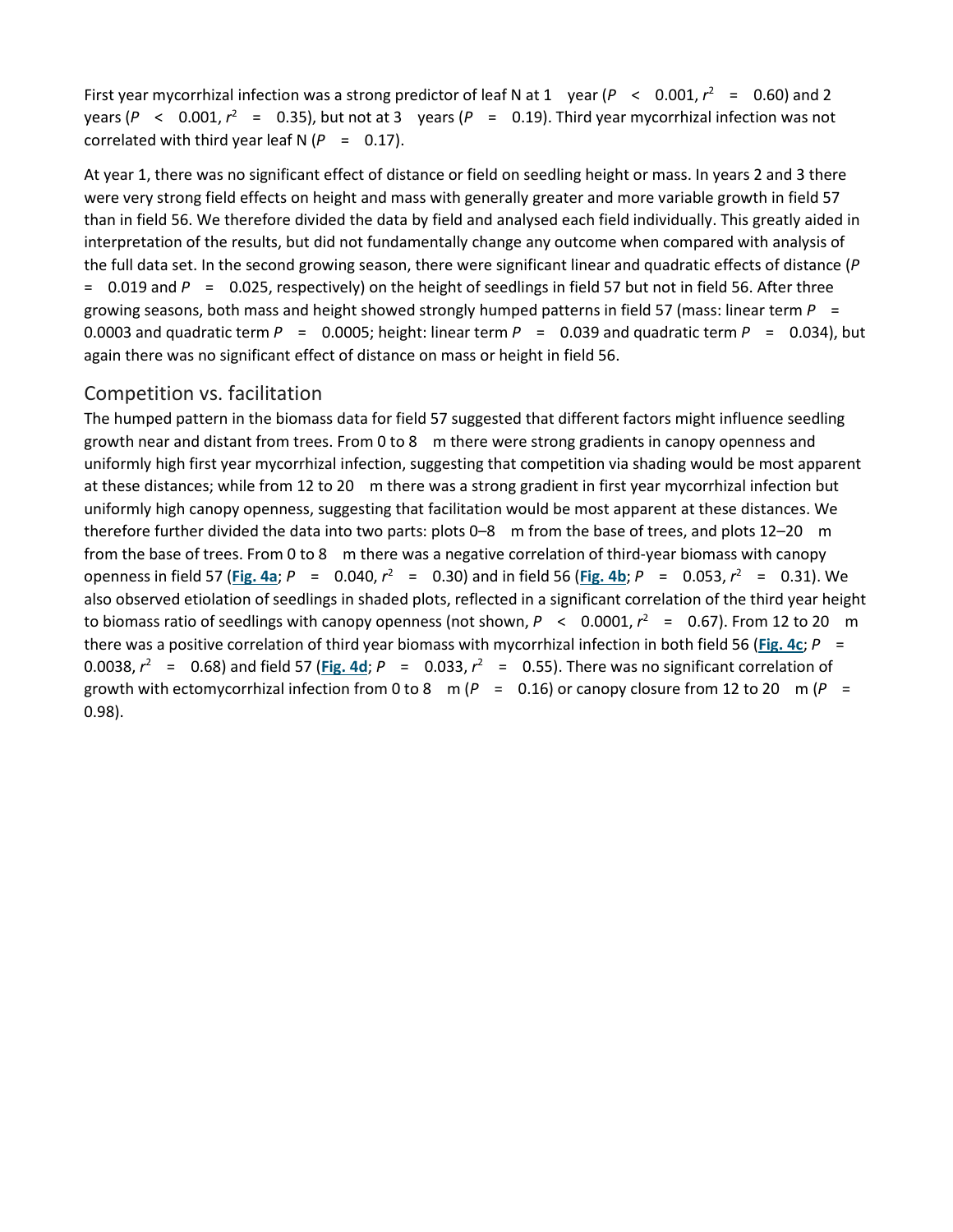

#### Figure 4

Effect of density of trees on the growth of seedlings in simulation model based on data from **Figs [1, 2a and 3](https://onlinelibrary.wiley.com/doi/full/10.1111/j.1461-0248.2005.00822.x#f1%20#f2%20#f3)**, showing average effects on seedlings (a) via mycorrhiza (thin line), shading (dashed line), and the net effect (heavy line) coand spatial distribution of positive and negative effects on a simulated landscape with randomly distributed trees (b). Lines follow actual output of model and are not averaged or smoothed (i.e. variance was very low). (b) The landscape with seedling growth from high (red) to low (orange) with trees indicated by black points for model run with 50 trees ha<sup>-1</sup>. There are large areas of favourable conditions (red) with frequent denser clusters of trees causing minor growth reductions (shading from red to dark blue), and infrequent large openings where seedlings are severely growth limited by a lack of mycorrhiza (shading to orange). Relative tree diameters indicated by diameter of points, not drawn to same scale as axes.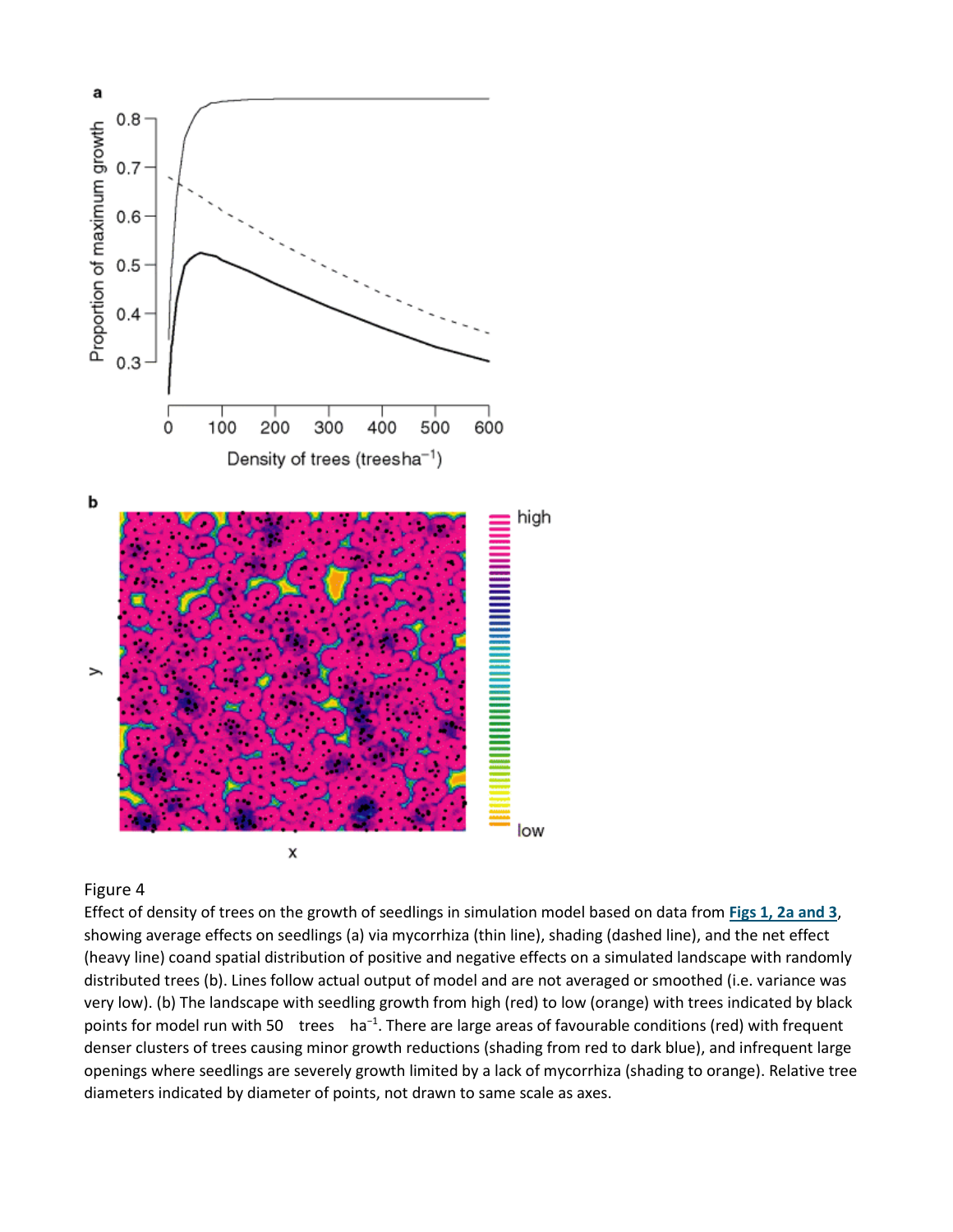#### Spatially explicit model of competition and facilitation vs. density

We used a spatially explicit model parameterized with field data to assess how tree–seedling interactions might change as a function of tree density, ranging from open fields to closed canopy forest. In order to combine data from both fields we first scaled growth as a proportion of the growth of the largest seedling in each field, after which there was no longer a significant field effect. To model facilitation, we derived equations for growth as a function of first year mycorrhiza (proportion of maximum growth =0.27 + 0.74(ECM), where ECM is first year mycorrhizal infection, see **Fig. [3b,d](https://onlinelibrary.wiley.com/doi/full/10.1111/j.1461-0248.2005.00822.x#f3)**); and mycorrhizal infection as a function of proximity to trees (see **[eqn 1](https://onlinelibrary.wiley.com/doi/full/10.1111/j.1461-0248.2005.00822.x#m1)**, above). To model competition, we took proportion of maximum growth as a function of canopy openness measured as DIFN (proportion of maximum growth = 0.25 + 0.47(DIFN); see **Fig. [3a,c](https://onlinelibrary.wiley.com/doi/full/10.1111/j.1461-0248.2005.00822.x#f3)**), and reanalysed data from a prior study in the same research area (**[Peterson 1998](https://onlinelibrary.wiley.com/doi/full/10.1111/j.1461-0248.2005.00822.x#b37)**) on canopy openness (DIFN) as a function of tree BA in oak savanna (DIFN = 0.92 - 0.045 (BA) + 0.00053 (BA)<sup>2</sup>;  $P < 0.001$ ,  $r^2 = 0.78$ ). The resulting seedling growth potential is calculated as the product of the two functions. We then generated a spatially explicit model with varying densities of trees on a 250  $\times$  250 m landscape and ran the model at 26 densities ranging from 0.1 to 600 trees ha<sup>-1</sup> to determine the effect of tree density on facilitation and competition of seedling establishment by trees.



#### Figure 3

Correlations between final (third year) aboveground biomass and canopy openness near trees (a, c) and between biomass and mycorrhizal infection distant from trees (b, d) for field 56 (a, b) and field 57 (c, d). Correlations were significant (*P* < 0.05) for all except the correlation of DIFN and biomass in field 56 (a), for which  $P = 0.053$ .

With increasing density of trees there is a benefit to seedlings because of increased ectomycorrhizal infection (thin solid line in **[Fig.](https://onlinelibrary.wiley.com/doi/full/10.1111/j.1461-0248.2005.00822.x#f4) 4a**) which rapidly asymptotes. Increasing density of trees has concomitant negative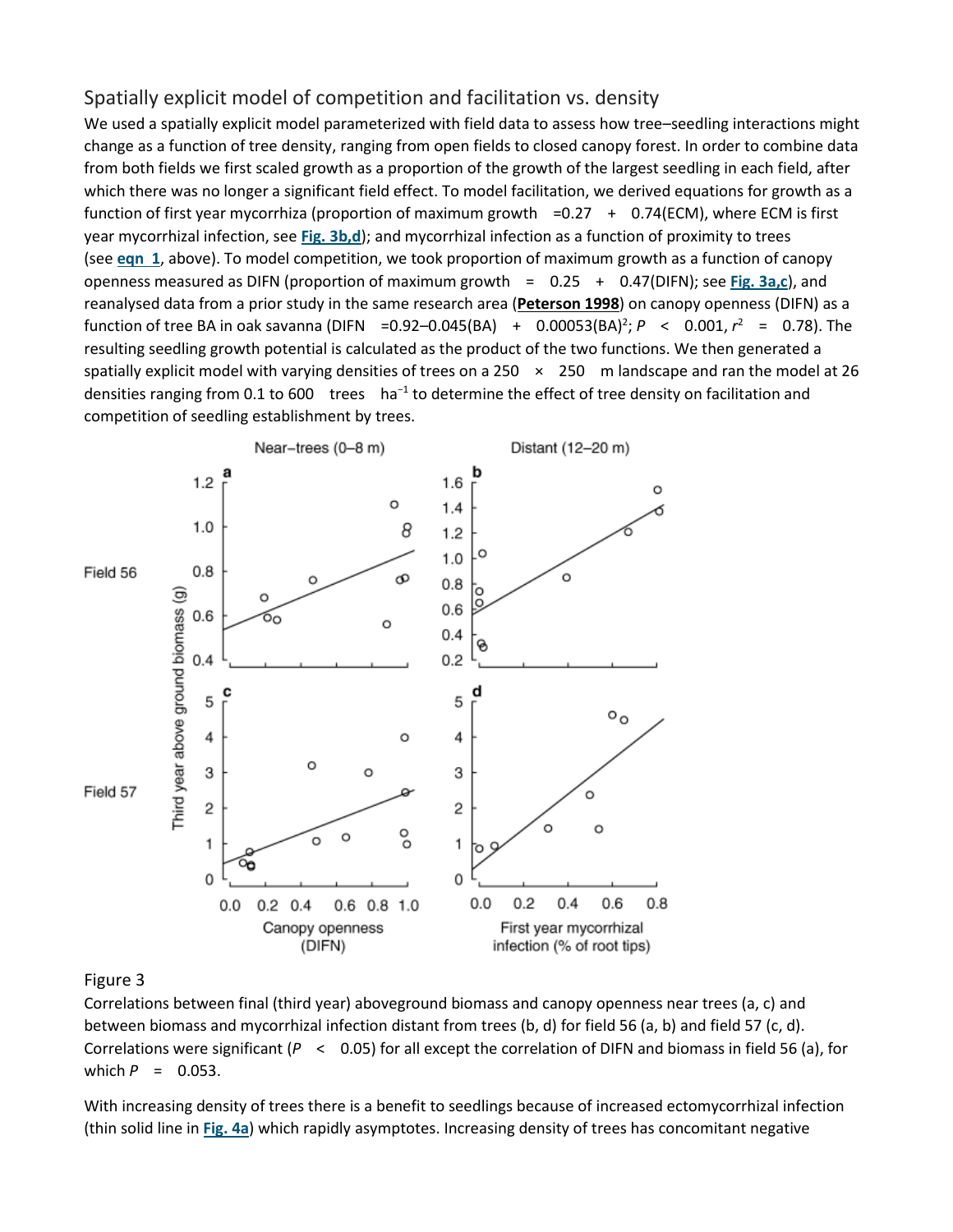influences on seedlings because of increased canopy closure, which scale as a near-linear function of local BA (dashed line). Combining both influences (thicker solid line) there is a 'zone of net facilitation' up to a relatively low density of trees, followed by a 'zone of net inhibition' of seedling growth with further increases in tree density.

Although discussion of average effects is informative, it is important to look at how positive and negative effects co-occurred on the landscape (**[Fig.](https://onlinelibrary.wiley.com/doi/full/10.1111/j.1461-0248.2005.00822.x#f4) 4b**). At densities of trees of *c.* 50 trees ha<sup>−</sup><sup>1</sup> (e.g. an open oak savanna with an average 14.1 m distance between trees), where average seedling growth was the greatest, our model landscape showed generally high levels of growth with a few pockets of severe growth limitation. Relatively frequent randomly occurring denser patches of trees on the landscape were associated with small reductions in seedling growth. Much more dramatic declines in seedling growth were observed in the more infrequent 'openings' where seedlings would be limited by very low levels of mycorrhizal infection.

## **Discussion**

Trees both facilitated and inhibited the establishment of seedlings at forest edges. Seedlings germinating within *c.* 15.7 m of trees had increased mycorrhizal infection, resulting in increased nitrogen uptake and ultimately increased growth. These distances are consistent with the known root distributions of mature oak trees (**[Weaver & Kramer 1932](https://onlinelibrary.wiley.com/doi/full/10.1111/j.1461-0248.2005.00822.x#b48)**; **[Lyford 1980](https://onlinelibrary.wiley.com/doi/full/10.1111/j.1461-0248.2005.00822.x#b30)**), suggesting that being in the root zone of established trees was responsible for the sharp increase in seedling mycorrhizal infection. In contrast, the negative effects of proximity to trees appeared to be strongly correlated with canopy openness and the horizontal spread of the canopy of *c*. 8 m. As competition and facilitation had disjunct spatial patterns of occurrence, they did not simply cancel each other. Instead, net positive and negative interactions co-occurred at forest edges, with maximal seedling growth at intermediate distances in field 57. In field 56 the growth response was not observed, however the same underlying processes were apparent. A related although opposite pattern has been observed in dry habitats where positive shoot effects via shading are counterbalanced by negative influences of root competition (**[Callaway](https://onlinelibrary.wiley.com/doi/full/10.1111/j.1461-0248.2005.00822.x#b14)** *et al.* **1991**); whether differential root and shoot effects led to spatially disjunct competition and facilitation has not been explicitly investigated in previous studies.

The positive effect of being near trees for mycorrhizal infection is a nonlinear and non-additive function (being within a critical distance of a single tree provides most or all of the benefit, with no further benefit because of increased proximity or density of trees), while competition is a largely linear process with increasing shading resulting in continued decreases in seedling growth. The increase in ectomycorrhizal infection of first-year seedlings close to established trees was so large (from 9% to 77% of root tips) that any further linear increase would be mathematically impossible. Similarly large effects of proximity to a single tree on mycorrhizal infection of seedlings have been observed in other studies (**[Borchers & Perry 1990](https://onlinelibrary.wiley.com/doi/full/10.1111/j.1461-0248.2005.00822.x#b6)**; **[Kranabetter 1999](https://onlinelibrary.wiley.com/doi/full/10.1111/j.1461-0248.2005.00822.x#b28)**; **[Dickie](https://onlinelibrary.wiley.com/doi/full/10.1111/j.1461-0248.2005.00822.x#b21)** *et al.* **2002**), suggesting that non-additive facilitation may be common.

Positive feedback may reduce plant community diversity (**[Bever](https://onlinelibrary.wiley.com/doi/full/10.1111/j.1461-0248.2005.00822.x#b4)** *et al.* **1997**; **[Reynolds](https://onlinelibrary.wiley.com/doi/full/10.1111/j.1461-0248.2005.00822.x#b43)** *et al.* **2003**; but see **[Molofsky](https://onlinelibrary.wiley.com/doi/full/10.1111/j.1461-0248.2005.00822.x#b34)** *et al.* **2001**) and potentially contribute to monodominance in ectomycorrhizal trees (**[Molofsky &](https://onlinelibrary.wiley.com/doi/full/10.1111/j.1461-0248.2005.00822.x#b33)  [Bever 2002](https://onlinelibrary.wiley.com/doi/full/10.1111/j.1461-0248.2005.00822.x#b33)**). However, current models of positive feedback have generally implicitly or explicitly assumed an additive process (**[Bever](https://onlinelibrary.wiley.com/doi/full/10.1111/j.1461-0248.2005.00822.x#b4)** *et al.* **1997**; **[Brooker & Callaghan 1998](https://onlinelibrary.wiley.com/doi/full/10.1111/j.1461-0248.2005.00822.x#b8)**; **[Molofsky & Bever 2002](https://onlinelibrary.wiley.com/doi/full/10.1111/j.1461-0248.2005.00822.x#b33)**). Our model suggests that non-additive facilitation, as observed in our data, may result in net facilitation at relatively low densities of plants, which would tend to increase populations, and net competitive interactions at higher densities, which would tend to reduce populations. This trade-off between facilitation and competition may therefore result in a degree of homeostasis and the moderation of dominance, potentially increasing plant diversity by preventing monodominance. Although our model is directly derived from field observations, it is limited in several respects; particularly the extension of one-dimensional transect data to a two-dimensional landscape, the assumption of random plant distributions and the lack of a dynamic component to account for temporal processes.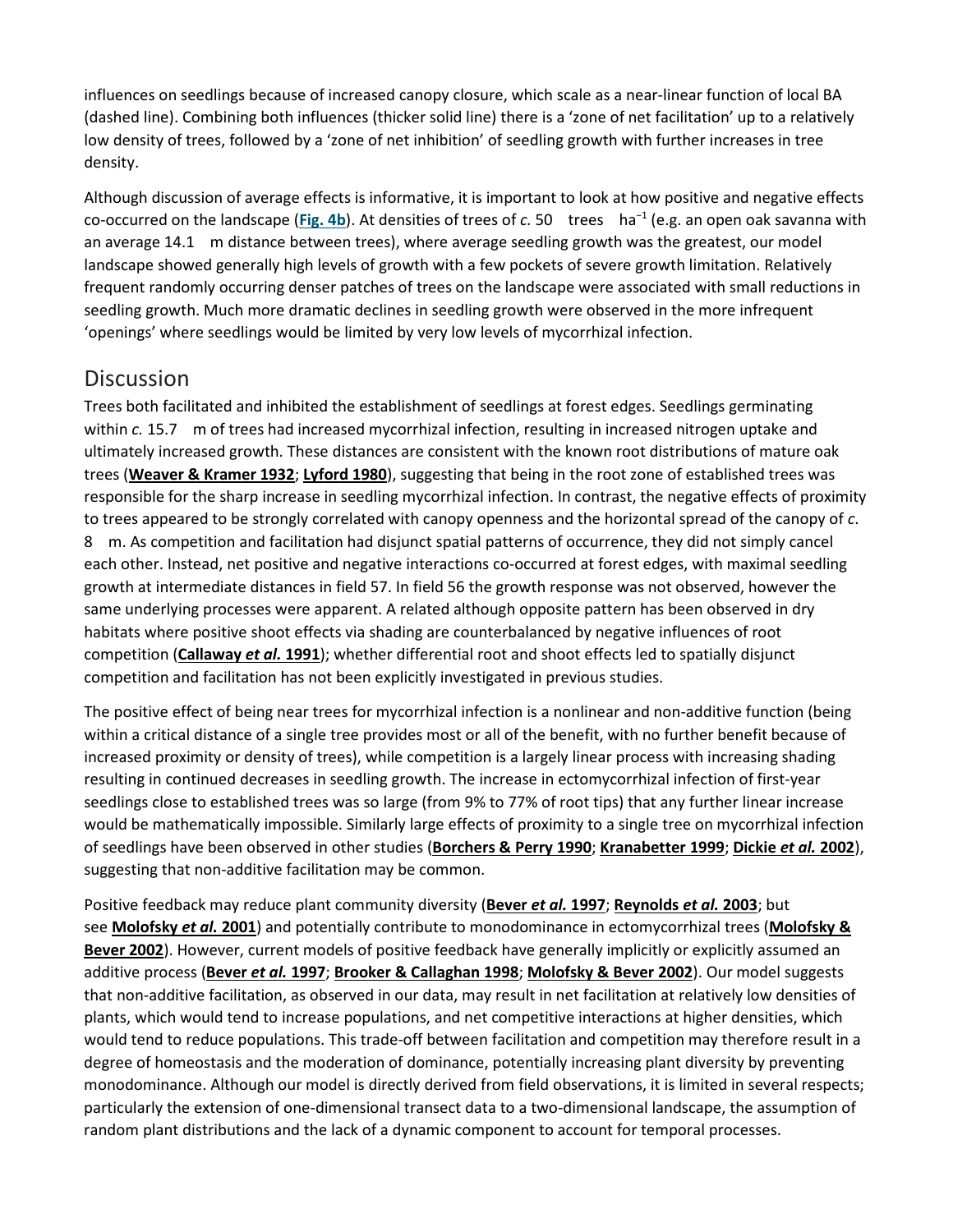Nonetheless, given the difficulty of experimentally manipulating the density of mature trees on landscapes, we believe modelling is a tractable way of approaching these questions.

Our model also shows that spatial co-occurrence of competition and facilitation may create a complex spatial mosaic of patches where a species is either favoured or disfavoured in competitive interactions with other species. In the case of oak savanna, our model suggests that there may be pockets in the landscape where tree seedlings compete poorly because of a lack of mycorrhiza, and that areas of high density of adult trees are also associated with reduced growth of oak seedlings. This finding is similar to observations of persistent openings in oak savannas largely devoid of tree regeneration (**[Bray 1955](https://onlinelibrary.wiley.com/doi/full/10.1111/j.1461-0248.2005.00822.x#b7)**), and a succession to more shade tolerant species in higher density closed-canopy oak woodlands (**[Peterson & Reich 2001](https://onlinelibrary.wiley.com/doi/full/10.1111/j.1461-0248.2005.00822.x#b38)**). Whether savanna openings arise from random processes (as in our model) or other causes such as herbivory (**[Rietkerk & van der Koppel 1997](https://onlinelibrary.wiley.com/doi/full/10.1111/j.1461-0248.2005.00822.x#b45)**), dispersal limitation (**[Brown & Archer 1987](https://onlinelibrary.wiley.com/doi/full/10.1111/j.1461-0248.2005.00822.x#b9)**) or fire (**[Peterson & Reich 2001](https://onlinelibrary.wiley.com/doi/full/10.1111/j.1461-0248.2005.00822.x#b38)**), a lack of mycorrhizal infection of tree seedlings may combine with other factors, such as herbivory (**[Inouye](https://onlinelibrary.wiley.com/doi/full/10.1111/j.1461-0248.2005.00822.x#b26)** *et al.* **1994**; **[Lawson](https://onlinelibrary.wiley.com/doi/full/10.1111/j.1461-0248.2005.00822.x#b29)** *et al.* **1999**) and low nitrogen supply in grass-dominated patches (**[Reich](https://onlinelibrary.wiley.com/doi/full/10.1111/j.1461-0248.2005.00822.x#b41)** *et al.* **2001**; **[Dijkstra](https://onlinelibrary.wiley.com/doi/full/10.1111/j.1461-0248.2005.00822.x#b22)** *et al.* **2005**), to delay the colonization of openings by trees, resulting in fine-grain interspersed alternative steady-state patches of grass or tree domination and an increase in total plant diversity.

The positive effect of trees on the mycorrhizal infection of seedlings was a somewhat transient effect: by the third year only four seedlings (all 12–20 m from the edge) had < 20% of root tips infected. Despite the transient effect on mycorrhizal infection, there were persistent correlations of first year mycorrhizal infection with seedling growth at least through the end of the third growing season. This may reflect a lag-time between the presence of mycorrhiza increasing nutrient uptake and the expression of plant growth responses to increased nutrients. It is possible that seedlings germinating distant from trees would eventually overcome an initial delay in mycorrhizal infection; however, it is also possible that these seedlings may be at a persistent disadvantage in having utilized a greater proportion of seed reserves for prolonged maintenance rather than growth. Transient benefits to seedlings may be of great importance to plant community dynamics, as early establishment is a period of very high mortality for tree seedlings, and mortality can be strongly affected by plant size (**[Lawson](https://onlinelibrary.wiley.com/doi/full/10.1111/j.1461-0248.2005.00822.x#b29)** *et al.* **1999**).

Our focus on shade and mycorrhiza as the two driving factors is largely based on correlations (mycorrhizal infection with N uptake and aboveground biomass; canopy closure with biomass and height : biomass ratios) and does not prove causation. There are numerous other factors that may have contributed to the observed growth patterns, including altered soil moisture through shading (**[Davis](https://onlinelibrary.wiley.com/doi/full/10.1111/j.1461-0248.2005.00822.x#b19)** *et al.* **1999**; **[Danner & Knapp 2003](https://onlinelibrary.wiley.com/doi/full/10.1111/j.1461-0248.2005.00822.x#b18)**), root competition (**[Anderson](https://onlinelibrary.wiley.com/doi/full/10.1111/j.1461-0248.2005.00822.x#b1)** *et al.* **2001**) or hydraulic lift (**[Caldwell](https://onlinelibrary.wiley.com/doi/full/10.1111/j.1461-0248.2005.00822.x#b11)** *et al.* **1998**); increased pathogen load (**[Packer &](https://onlinelibrary.wiley.com/doi/full/10.1111/j.1461-0248.2005.00822.x#b35)  [Clay 2003](https://onlinelibrary.wiley.com/doi/full/10.1111/j.1461-0248.2005.00822.x#b35)**), although no obvious evidence of pathogens was observed; interspecific competition for nutrients; or increased organic N near trees that may have been available to ectomycorrhizal plants but not to grasses and forbs (which showed no increase in foliar N content near the forest edge). There were also substantial changes in the community of ectomycorrhizal fungi infecting seedlings as a function of distance which have been previously described (**[Dickie & Reich 2005](https://onlinelibrary.wiley.com/doi/full/10.1111/j.1461-0248.2005.00822.x#b20)**). At present we are not able to link these shifts in community with any effect on seedling growth; nonetheless, shifts in ectomycorrhizal communities are likely to influence seedlings. We have also assumed that facilitation will lead to positive feedback, which is only true if the net positive effect of trees on seedlings is greater than any positive effects of trees on potential competitors, which we did not measure.

The extent to which our results can be generalized beyond oak–ectomycorrhiza interactions may depend not only on what symbiont is considered but also the host species. For example, a lack of ectomycorrhiza appears to be a significant limitation for *Quercus* (**[Dickie](https://onlinelibrary.wiley.com/doi/full/10.1111/j.1461-0248.2005.00822.x#b21)** *et al.* **2002**) and *Nothofagus* seedlings (**[Baylis 1980](https://onlinelibrary.wiley.com/doi/full/10.1111/j.1461-0248.2005.00822.x#b2)**) and in some Pinaceae (**[Borchers & Perry 1990](https://onlinelibrary.wiley.com/doi/full/10.1111/j.1461-0248.2005.00822.x#b6)**). Nonetheless, some Pinaceae appear to be quite capable of regenerating distant from established trees (**[Dovciak](https://onlinelibrary.wiley.com/doi/full/10.1111/j.1461-0248.2005.00822.x#b23)** *et al.* **2005**), perhaps because of the apparent great longevity and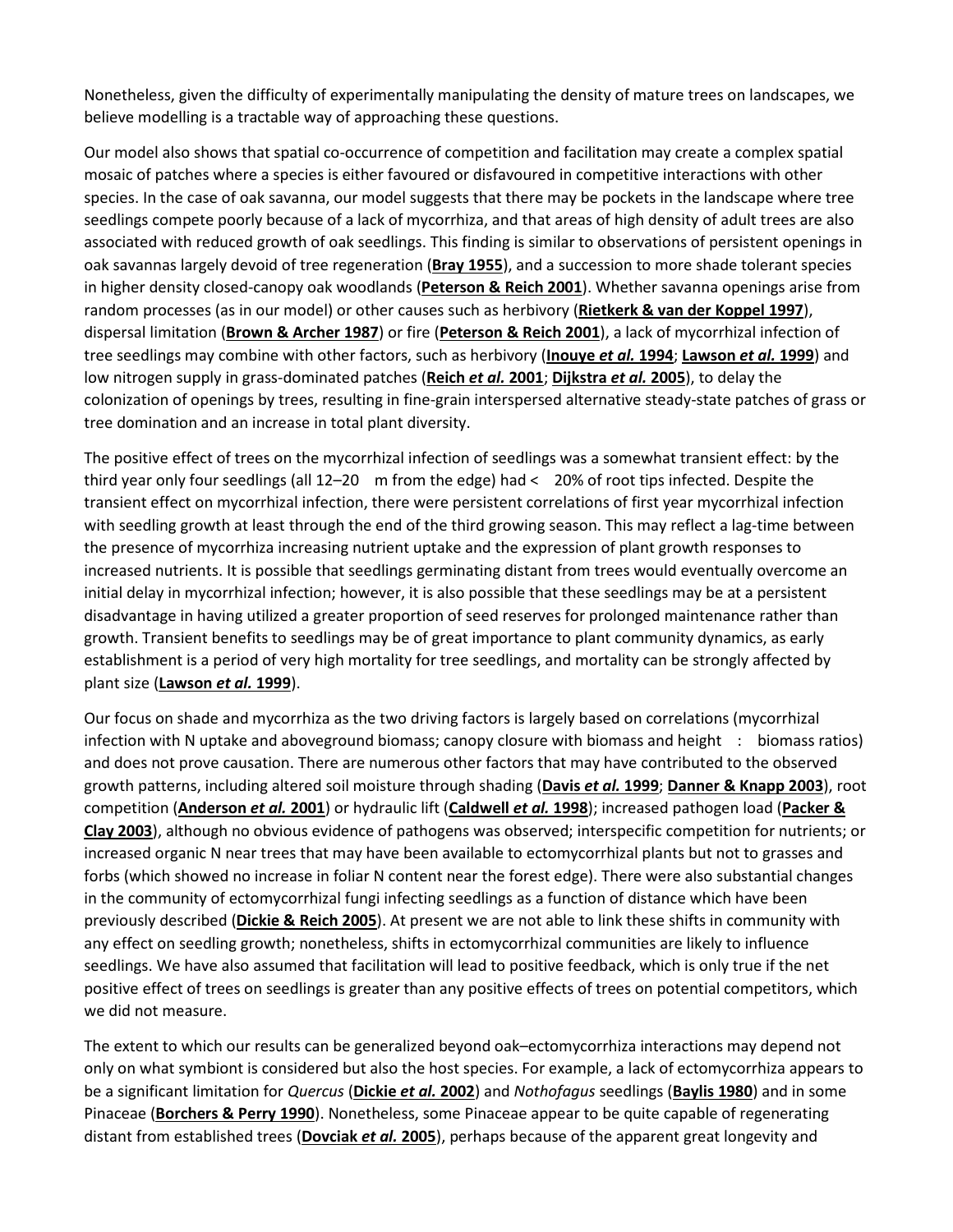dispersal ability of *Rhizopogon* propagules ( T.R. Horton, personal communication), an ectomycorrhizal fungus host-specific to the Pinaceae. Symbiont specificity may also play a role in other symbioses (**[Richardson](https://onlinelibrary.wiley.com/doi/full/10.1111/j.1461-0248.2005.00822.x#b44)** *et al.* **2000**).

**Bruno** *et al.* **[\(2003\)](https://onlinelibrary.wiley.com/doi/full/10.1111/j.1461-0248.2005.00822.x#b10)** suggest that the integration of facilitation into ecological theory should be a priority for ecologists. We concur. Further, we suggest that this integration requires an understanding of the spatial mosaic of positive and negative interactions in communities, including those involving the same pairs of organisms, and an understanding and appreciation of additive and non-additive processes.

## Acknowledgements

D. Peterson provided data on canopy openness as a function of tree density for oak savannas and woodlands. Field work and laboratory analyses were greatly assisted by many research interns, but particularly R. Guza and A. Gunderson and Cedar Creek staff members J. Trost and S. Barrott. J. Hille Ris Lambers gave much helpful advice on R. We are particularly grateful to I. Charvat and D. McLaughlin for loaning the use of laboratory space and equipment and providing helpful discussion. The US National Science Foundation Long Term Ecological Research program funded this research (NSF/DEB 0080382). IAD was also supported by funds from the Foundation for Research Science and Technology (FRST, NSOF) of New Zealand during the analysis and writing stage of this research.

## References

- Anderson, L.J., Brumbaugh, M.S., Jackson, R.B. (2001). Water and tree-understory interactions: a natural experiment in a savanna with oak wilt. *Ecology*, **82**, 33– 49.
- Baylis, G.T.S. (1980). Mycorrhizas and the spread of beech. *NZ J. Ecol.*, **3**, 151– 153.
- Berkowitz, A.R., Canham, C.D. & Kelly, V.R. (1995). Competition vs. facilitation of tree seedling growth and survival in early successional communities. *Ecology*, **76**, 1156– 1168.
- Bever, J.D., Westover, K.M. & Antonovics, J. (1997). Incorporating the soil community into plant population dynamics: the utility of the feedback approach. *J. Ecol.*, **85**, 561– 573.
- Booth, M.G. (2004). Mycorrhizal networks mediate overstorey-understorey competition in a temperate forest. *Ecol. Lett.*, **7**, 538– 546.
- Borchers, S.L. & Perry, D.A. (1990). Growth and ectomycorrhiza formation of Douglas-fir seedlings grown in soils collected at different distances from pioneering hardwoods in southwest Oregon clear-cuts. *Can. J. Forest Res.*, **20**, 712– 721.
- Bray, J.R. (1955). The savanna vegetation of Wisconsin and an application of the concepts order and complexity to the field of ecology. Thesis, University of Wisconsin, Madison, WI.
- Brooker, R.W. & Callaghan, T.V. (1998). The balance between positive and negative plant interactions and its relationship to environmental gradients: a model. *Oikos*, **81**, 196– 207.
- Brown, J.R. & Archer, S. (1987). Woody plant seed dispersal and gap formation in a North American subtropical savanna woodland: the role of domestic herbivores. *Vegetatio*, **73**, 73– 80.
- Bruno, J.F., Stachowicz, J.J. & Bertness, M.D. (2003). Inclusion of facilitation into ecological theory. *Trends Ecol. Evol.*, **18**, 119– 125.
- Caldwell, M.M., Dawson, T.E., & Richards, J.H. (1998). Hydraulic lift: consequences of water efflux from the roots of plants. *Oecologia*, **113**, 151– 161.
- Callaway, R. (1995). Positive interactions among plants. *Bot. Rev.*, **61**, 306– 349.
- Callaway, R.M. & Walker, L.R. (1997). Competition and facilitation: a synthetic approach to interactions in plant communities. *Ecology*, **78**, 1958– 1965.
- Callaway, R.M., Nadkarni, N.M. & Mahall, B.E. (1991). Facilitation and interference of *Quercus douglasii* on understory productivity in central California. *Ecology*, **72**, 1484– 1499.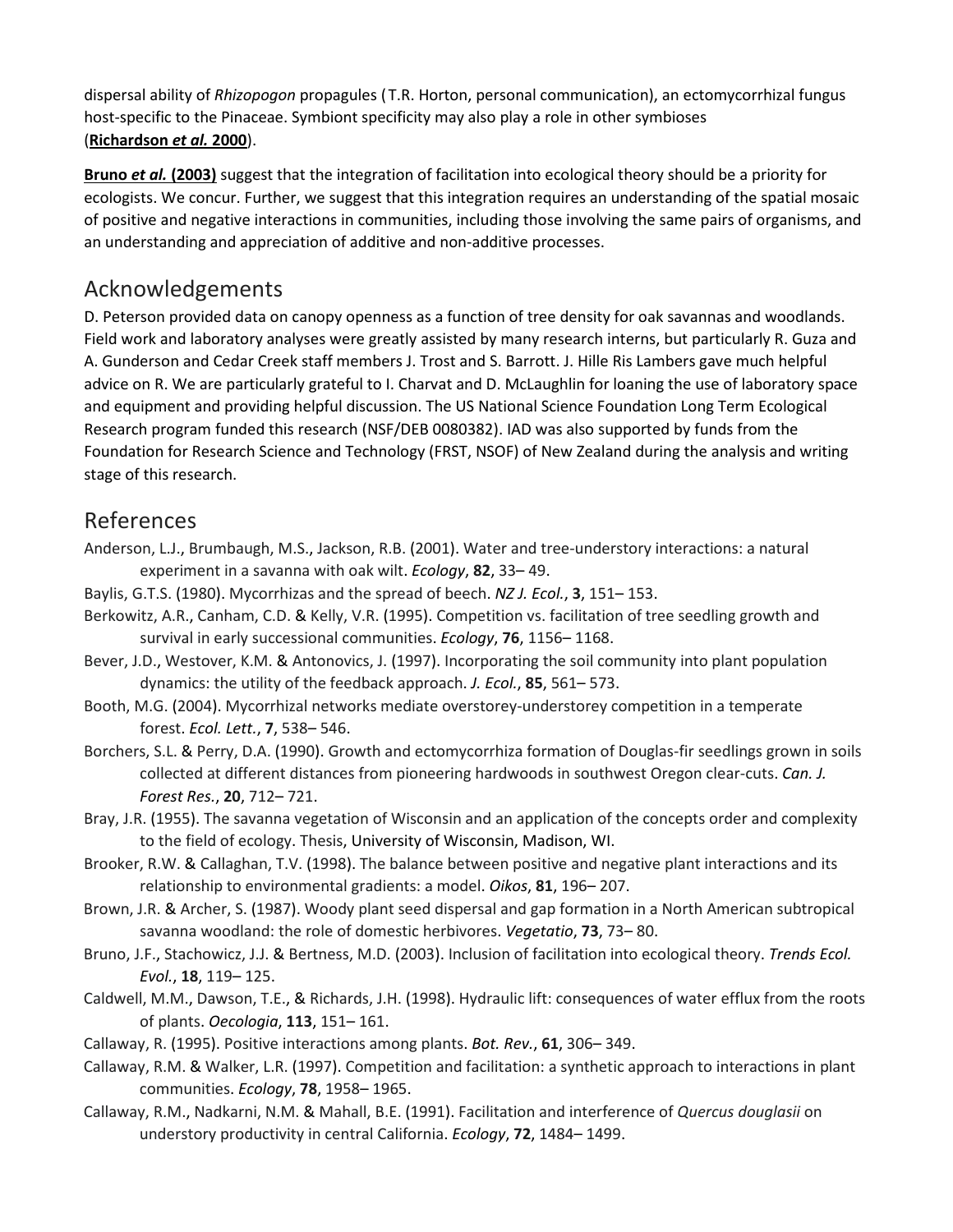- Callaway, R.M., Brooker, R.W., Choler, P., Kikvidze, Z., Lortie, C.J., Michalet, R. *et al.* (2002). Positive interactions among alpine plants increase with stress. *Nature*, **417**, 844– 848.
- Callaway, R.M., Thelen, G.C., Rodriguez, A. & Holben, W.E. (2004). Soil biota and exotic plant invasion. *Nature*, **427**, 731– 733.
- Connell, J.H. & Slatyer, R.O. (1977). Mechanisms of succession in natural communities and their role in community stability and organization. *Am. Nat.*, **111**, 1119– 1144.
- Danner, B.T., Knapp, A.K. (2003). Abiotic constraints on the establishment of Quercus seedlings in grasslands. *Glob. Change Biol.*, **9**, 266– 275.
- Davis, M.A., Wrage, K.J., Reich, P.B., Tjoelker, M. G., Schaeffer, T. & Muermann, C. (1999). Survival, growth, and photosynthesis of tree seedlings competing with herbaceous vegetation along a water-light-nitrogen gradient. *Plant Ecol.*, **145**, 341– 350.
- Dickie, I.A. & Reich, P.B. (2005). Ectomycorrhizal fungal communities at forest edges. *J. Ecol.*, **93**, 244– 255.
- Dickie, I.A., Koide, R.T. & Steiner, K.C. (2002). Influences of established trees on mycorrhizas, nutrition, and growth of *Quercus rubra* seedlings. *Ecol. Monogr.*, **72**, 505– 521.
- Dijkstra, F.S., Wrage, K., Hobbie, S.E. & Reich, P.B. (2005). Tree patches show greater N losses but maintain higher soil N availability than grassland patches in a frequently burned oak savanna. *Ecosystems*, **5**, 385– 398.
- Dovciak, M., Frelich, L.E. & Reich, P.B. (2005). Pathways in old-field succession to white pine: seed rain, shade, and climate effects. *Ecol. Monogr.*, **75**, 363– 378.
- Hacker, S.D. & Gaines, S.D. (1997). Some implications of direct positive interactions for community species diversity. *Ecology*, **78**, 1990– 2003.
- Holmgren, M., Scheffer, M. & Huston, M.A. (1997). The interplay of facilitation and competition in plant communities. *Ecology*, **78**, 732– 735.
- Inouye, R.S., Allison, T.D., & Johnson, N.C. 1994. Old field succession on a Minnesota sand plain: effects of deer and other factors on invasion by trees. *Bull. Torrey Bot. Club*, **121**, 266– 276.
- Janzen, D.H. (1970). Herbivores and the number of tree species in tropical forests. *Am. Nat.*, **104**, 501– 528.
- Kranabetter, J.M. (1999). The effect of refuge trees on a paper birch ectomycorrhiza community. *Can. J. Bot.*, **77**, 1523– 1528.
- Lawson, D., Inouye, R.S., Huntly, N. & Carson, W.P. (1999). Patterns of woody plant abundance, recruitment, mortality, and growth in a 65 year chronosequence of old-fields. *Plant Ecol.*, **145**, 267– 279.
- Lyford, W.H. (1980). Development of the root system of Northern Red Oak (*Quercus rubra* L.). *Harv. Forest Pap.*, **21**, 1– 30.
- Maestre, F.T., Valladares, F. & Reynolds, J.F. (2005). Is the change of plant-plant interactions with abiotic stress predictable? A meta-analysis of field results in arid environments. *J. Ecol.*, **93**, 748– 757.
- Molina, R., Massicotte, H. & Trappe, J.M. (1992). Specificity phenomena in mycorrhizal symbioses: community ecological consequences and practical implications. In: *Mycorrhizal Functioning* (ed. M.F. Allen). Chapman and Hall, New York, pp. 357– 423.
- Molofsky, J. & Bever, J.D. (2002). A novel theory to explain species diversity in landscapes: positive frequency dependence and habitat suitability. *Proc. R. Soc. Lond. B. Biol. Sci.*, **269**, 2389– 2393.
- Molofsky, J., Bever, J.D., Antonovics, J. (2001). Coexistence under positive frequency dependence. *Proc. R. Soc. Lond. B. Biol. Sci.*, **2001**, 268– 277.
- Packer, A. & Clay, K. (2003). Soil pathogens and *Prunus serotina* seedling and sapling growth near conspecific trees. *Ecology*, **84**, 108– 119.
- Perry, D.A., Amaranthus, M.P., Borchers, J.G., Borchers, S.L. & Brainerd, R.E. (1989). Bootstrapping in ecosystems. *Bioscience*, **39**, 230– 237.
- Peterson, D.W. (1998). Fire effects on oak savanna and woodland vegetation in Minnesota. Thesis, Forest Resources, University of Minnesota, St Paul, MN.